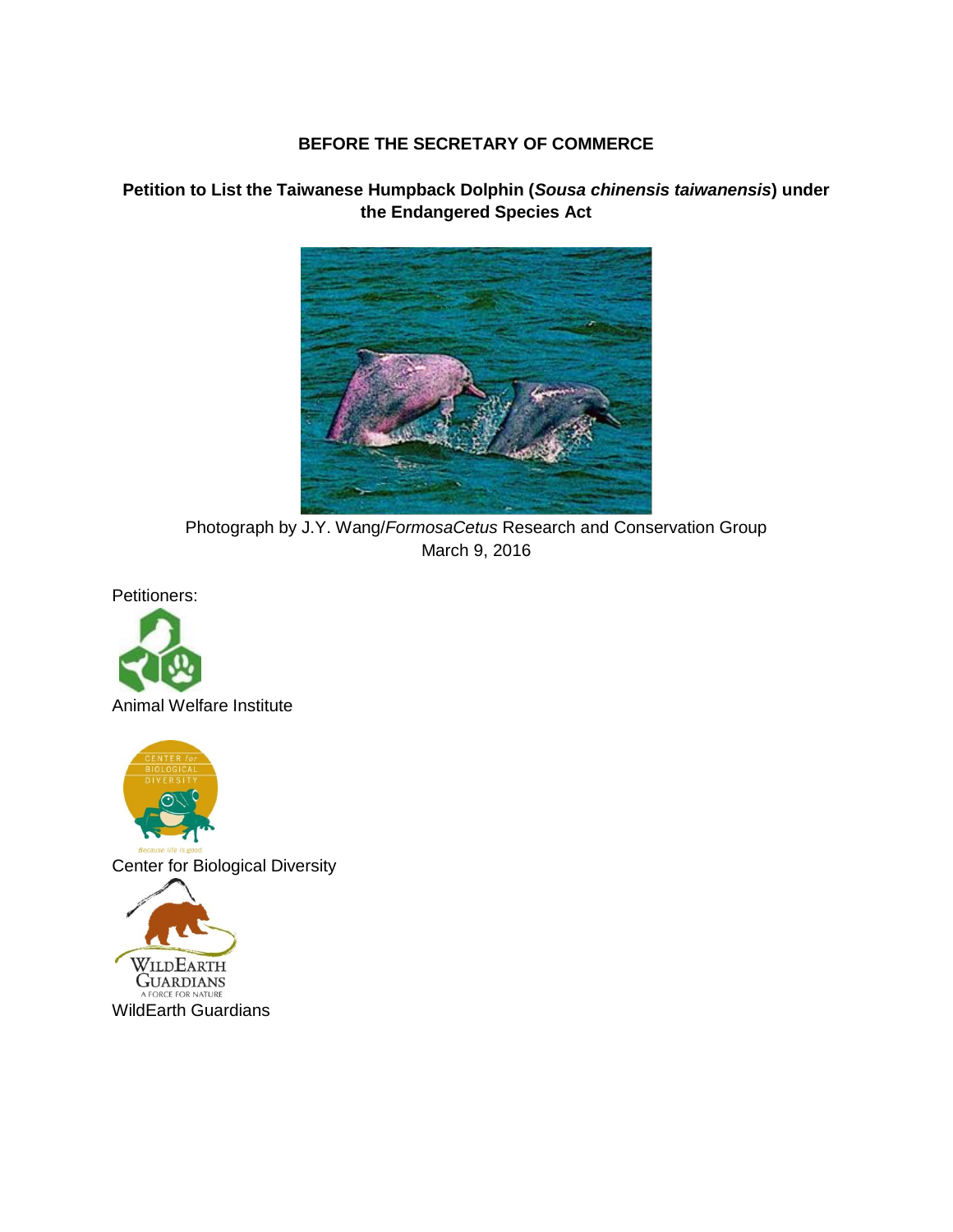# Table of Contents

| PART II. THE TAIWANESE HUMPBACK DOLPHIN SATISFIES THE STATUTORY CRITERIA FOR LISTING       |  |
|--------------------------------------------------------------------------------------------|--|
|                                                                                            |  |
| A. THE PRESENT OR THREATENED DESTRUCTION, MODIFICATION, OR CURTAILMENT OF HABITAT OR RANGE |  |
|                                                                                            |  |
| B. OVERUTILIZATION FOR COMMERCIAL, RECREATIONAL, SCIENTIFIC, OR EDUCATIONAL PURPOSES15     |  |
|                                                                                            |  |
|                                                                                            |  |
| E. OTHER NATURAL OR MANMADE FACTORS AFFECTING ITS CONTINUED EXISTENCE 17                   |  |
|                                                                                            |  |
|                                                                                            |  |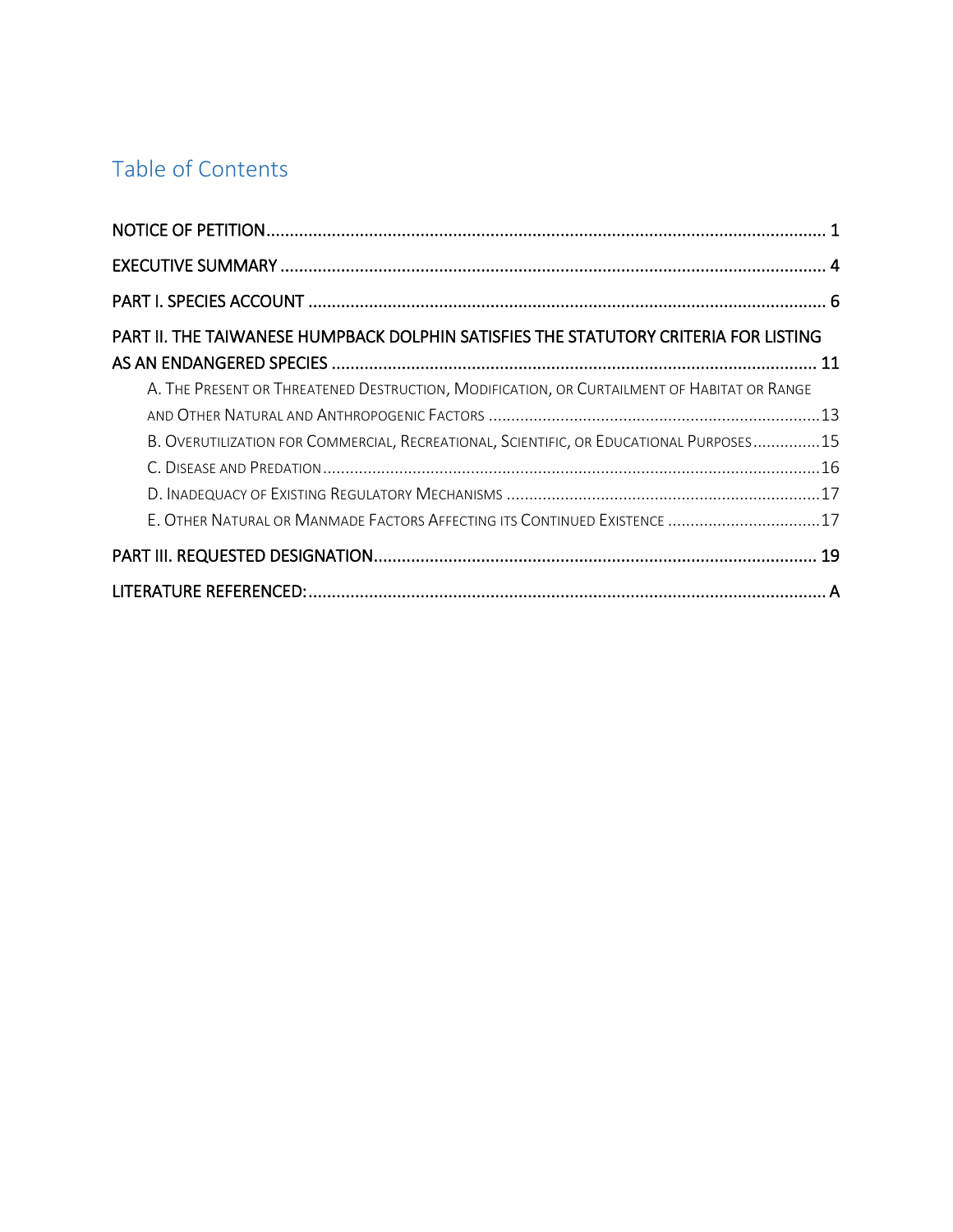### <span id="page-2-0"></span>**NOTICE OF PETITION**

Penny Pritzker Secretary of Commerce U.S. Department of Commerce 1401 Constitution Ave., NW Washington, D.C. 20230

Dr. Kathryn Sullivan Under Secretary of Commerce for Oceans and Atmosphere Office of Administrator National Oceanographic and Atmospheric Administration 1401 Constitution Ave., NW Washington, D.C. 20230

Eileen Sobeck Assistant Administrator for Fisheries National Oceanographic and Atmospheric Administration 1315 East West Highway Silver Spring, MD 20910

#### PETITIONERS:

for the

Naomi Rose, Ph.D. Marine Mammal Scientist Animal Welfare Institute 900 Pennsylvania Avenue, SE Washington, D.C. 20003

Abel Valdivia, Ph.D. Ocean Scientist Center for Biological Diversity 1212 Broadway, St. #800 Oakland, CA 94612

aylor) Sned

Taylor Jones Endangered Species Advocate WildEarth Guardians 1536 Wynkoop St., Suite 310 Denver, CO 80202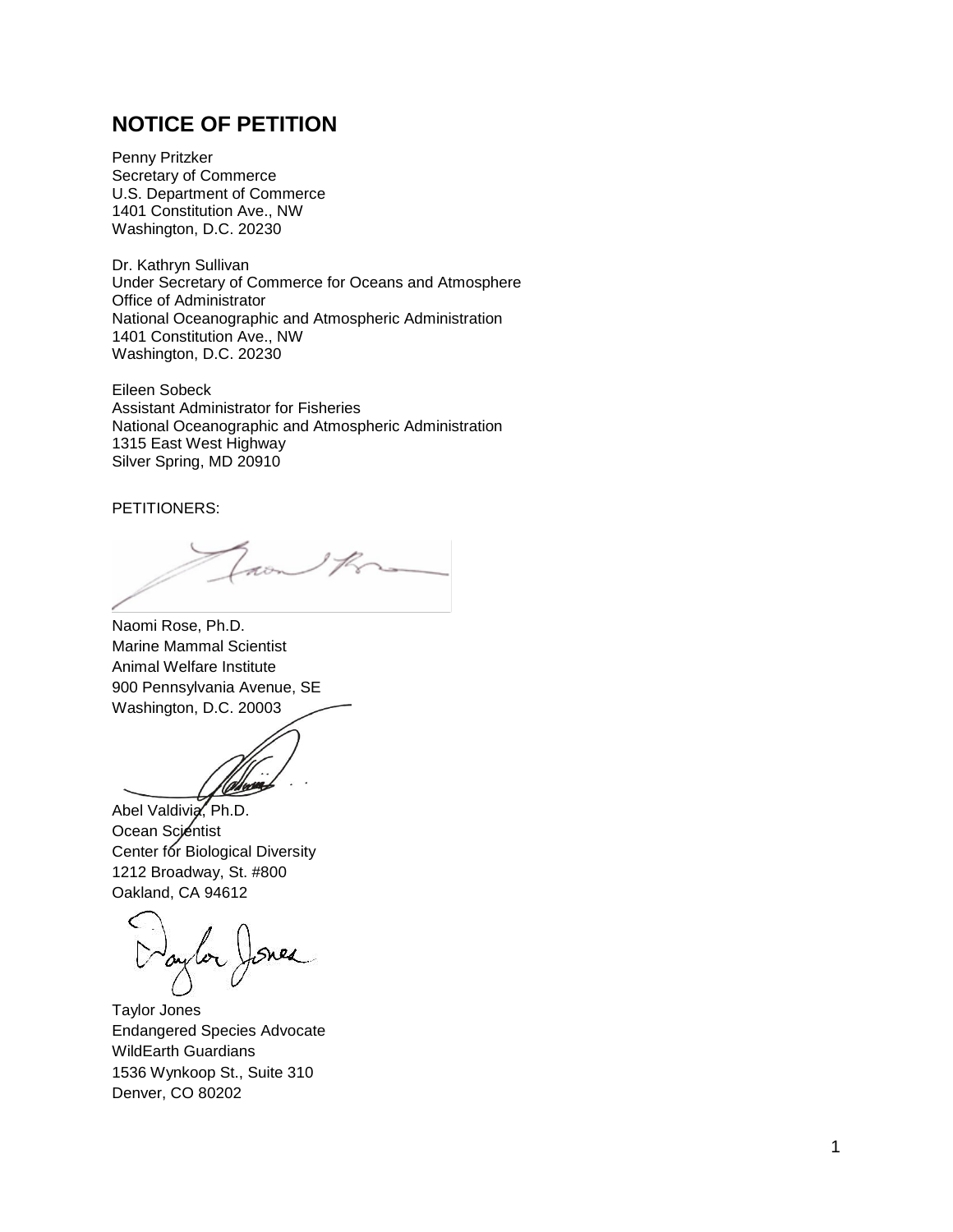Pursuant to Section 4(b) of the Endangered Species Act (ESA), 16 U.S.C. § 1533(b), Section 553(3) of the Administrative Procedures Act, 5 U.S.C. § 553(e), and 50 C.F.R. § 424.14(a), the Animal Welfare Institute, the Center for Biological Diversity, and WildEarth Guardians (Petitioners) hereby petition the Secretary of Commerce (Secretary), acting through the National Marine Fisheries Service (NMFS), an agency within the National Oceanic and Atmospheric Administration, to list the Taiwanese humpback dolphin *(Sousa chinensis taiwanensis)*, as an endangered or threatened species pursuant to the ESA. 16 U.S.C. §§ 1531-1544.

The Animal Welfare Institute (AWI) is an international non-profit organization that has sought, since its founding in 1951, to alleviate the suffering inflicted on animals by people. AWI has worked for decades to safeguard marine species and their habitats. AWI has more than 40,000 members and constituents throughout the United States and internationally. The organization's efforts focus on curbing humankind's harmful impact by urging governments and other policy makers to halt or prevent damaging actions, as well as educating the public and others about the deleterious effects their actions can wreak on the oceans' inhabitants. AWI works to minimize the impacts of all human actions detrimental to endangered species, engages Congress to strengthen the ESA. Representatives of AWI regularly attend meetings of the International Whaling Commission, including its Scientific Committee as well as meetings of the Convention on Biological Diversity and Convention on International Trade in Endangered Species of Wild Fauna and Flora to advocate for the international protection of threatened and endangered species. More information about AWI is available at www.awionline.org. If any correspondence related to this petition is to be sent by electronic mail, please direct it to Dr. Naomi Rose at naomi@awionline.org.

The Center for Biological Diversity (Center) is a non-profit, public interest environmental organization dedicated to the protection of native species and their habitats through science, policy, and environmental law. The Center has over 991,000 members and supporters throughout the United States and internationally. The Center and its members are concerned with the conservation of endangered species and the effective implementation of the ESA.

WildEarth Guardians (Guardians) is a non-profit environmental advocacy organization that works to protect endangered and threatened species. Guardians has more than 130,000 members and supporters throughout the United States and internationally. Guardians' Wild Oceans campaign focuses on protecting diverse marine species under the ESA.

NMFS has jurisdiction over this petition. This petition sets in motion a specific process, placing definite response requirements on NMFS. Specifically, NMFS must issue an initial finding as to whether the petition "presents substantial scientific or commercial information indicating that the petitioned action may be warranted." 16 U.S.C. § 1533(b)(3)(A). NMFS must make this initial finding "[t]o the maximum extent practicable, within 90 days after receiving the petition." *Id.* Petitioners need not demonstrate that the petitioned action is warranted; rather, Petitioners must only present information demonstrating that such action may be warranted. While Petitioners believe that the best available science demonstrates that listing the Taiwanese humpback dolphin as threatened or endangered is in fact warranted, there can be no reasonable dispute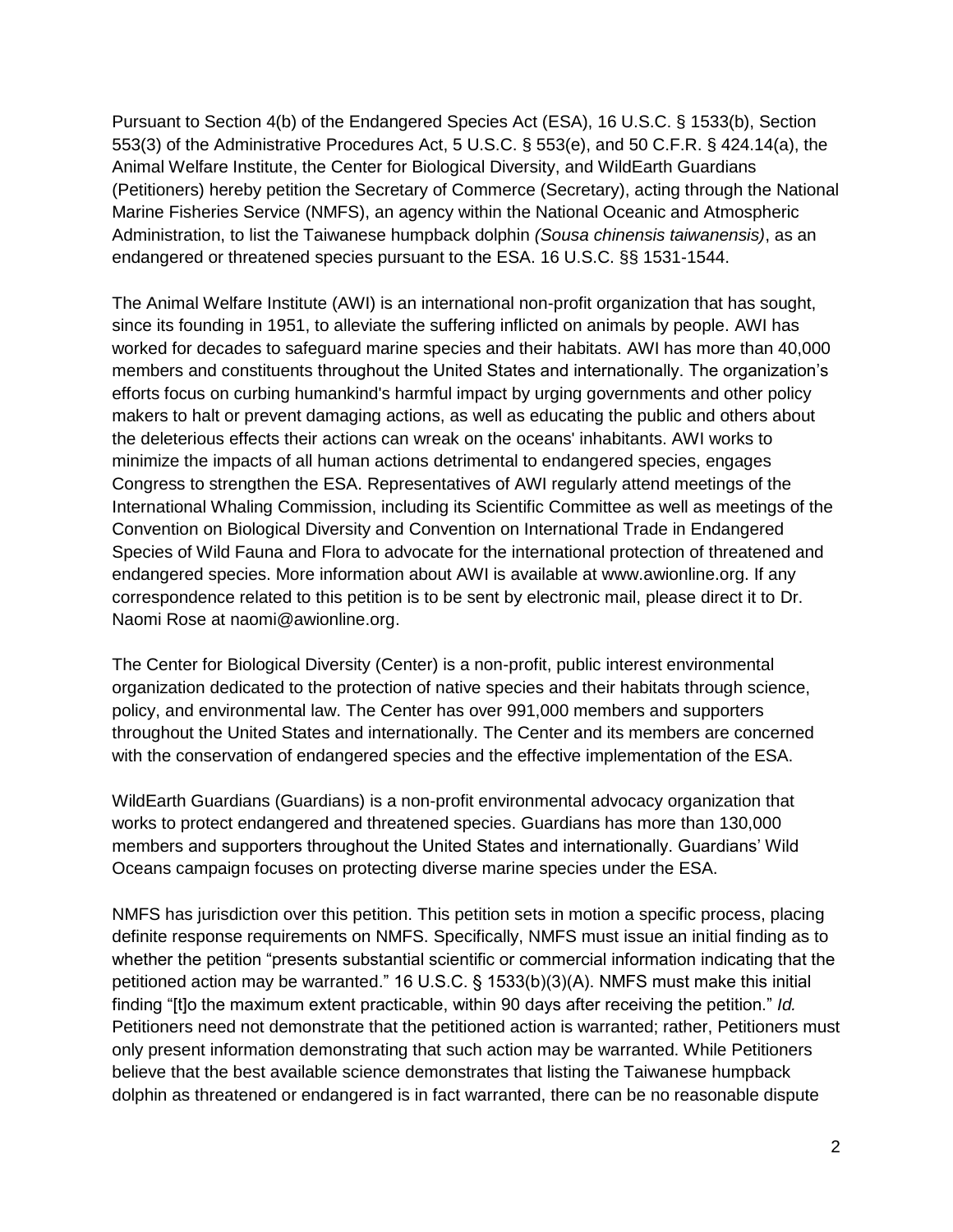that the available information indicates that listing this species as either threatened or endangered may be warranted. As such, NMFS must promptly make a positive initial finding on the petition and commence a status review as required by 16 U.S.C. § 1533(b)(3)(B).

The term "species" is broadly defined under the ESA to include "any subspecies of fish or wildlife or plants and any distinct population segment of any species of vertebrate fish or wildlife which interbreeds when mature." 16 U.S.C. §1532(16). Petitioners ask that the Secretary list the Taiwanese humpback dolphin as a threatened or endangered species because the population is in serious decline, critically endangered, and threatened by one or more of the five listing factors.

Acknowledgment: Special thanks to Penelope Yan, who assisted in drafting this petition.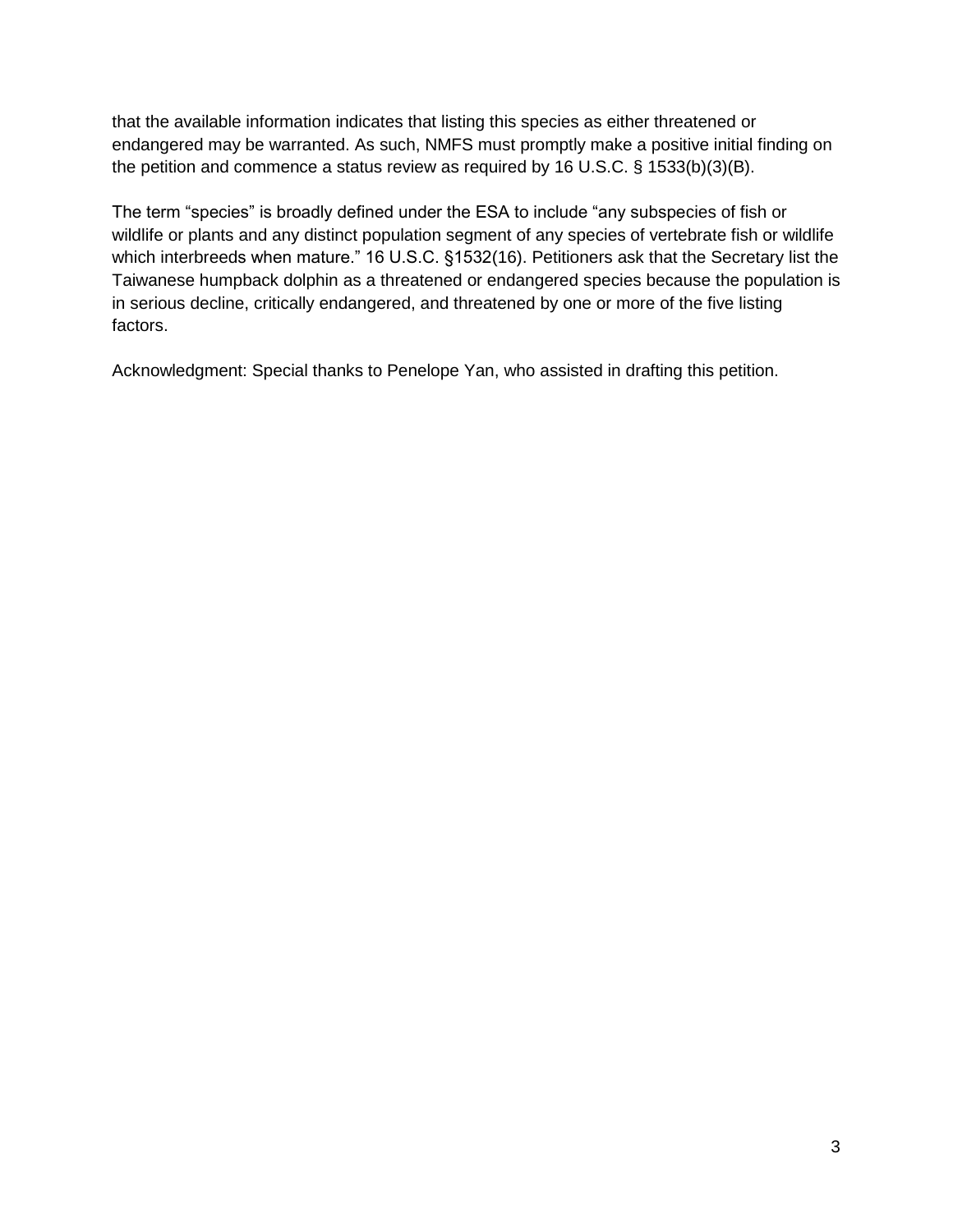# <span id="page-5-0"></span>**EXECUTIVE SUMMARY**

Taiwanese humpback dolphins (*Sousa chinensis taiwanensis*) are critically endangered, with fewer than 75 individuals (Wang et al. 2012, 2015b; Dungan et al. 2015) and this imperiled subspecies requires protection under the ESA. There are very few individuals remaining and the dolphins are in decline from a variety of threats. Taiwanese humpback dolphins are threatened by pollution and from incidental capture in fishing. The *Sousa* subspecies meets the criteria for protection under the ESA. Petitioners therefore request that NMFS list the Taiwanese humpback dolphin as an endangered or threatened species.

NMFS must reconsider granting ESA protections to the Taiwanese humpback dolphin. This population of humpback dolphins was previously considered for ESA listing as a distinct population segment.<sup>1</sup> NMFS determined that the population was not eligible for protection as a distinct population segment because it did not meet all necessary criteria. Specifically, NMFS concluded that the Taiwanese humpback dolphin population was "discrete," but not "significant" (79 Fed Reg. 74958, Dec. 16, 2014). This petition presents new scientific and taxonomic information demonstrating that this population is actually a subspecies-—the Taiwanese humpback dolphin—which is in danger of extinction from ongoing threats. Because subspecies are eligible for ESA listing without respect to a determination of significance, NMFS' prior negative finding is inapplicable. NMFS must list the Taiwanese humpback dolphin as a subspecies based on the ESA's listing factors.

The best available science shows that the Taiwanese humpback dolphin is a subspecies of the Indo-Pacific humpback dolphin (*Sousa chinensis*) (Wang et al. 2015b). In 2014, NMFS determined that the Eastern Taiwan Strait population of Indo-Pacific humpback dolphins (*Sousa chinensis*) was ineligible for listing as a distinct population segment in response to a petition by WildEarth Guardians (79 Fed. Reg. 74958, Dec. 16, 2014). However, Wang et al. (2015c) examined the taxonomy of the Eastern Taiwan Strait population, determined that it qualifies as a subspecies, and concluded that *Sousa chinensis* should be separated into two subspecies: the Taiwanese humpback dolphin (*Sousa chinensis taiwanensis*) and the Chinese humpback dolphin (*Sousa chinensis chinensis*). This classification has been recently accepted by the Society for Marine Mammalogy (Committee on Taxonomy 2016). Thus, NMFS must consider this subspecies eligible for listing under the Act, which defines "species" as a species, subspecies, or distinct population segment.

The Taiwanese humpback dolphin is listed as "critically endangered" by the International Union for Conservation of Nature (IUCN), an international authority on the conservation status of species (Reeves et al. 2008). The "critically endangered" assessment is reserved for species for which the best available evidence indicates "an extremely high risk of extinction in the wild"

 <sup>1</sup> See page 272 of "Petition to List Eighty-One Marine Species Under the Endangered Species Act," http://www.wildearthguardians.org/site/DocServer/Multi\_Species\_Marine\_Petition.pdf?docID=9702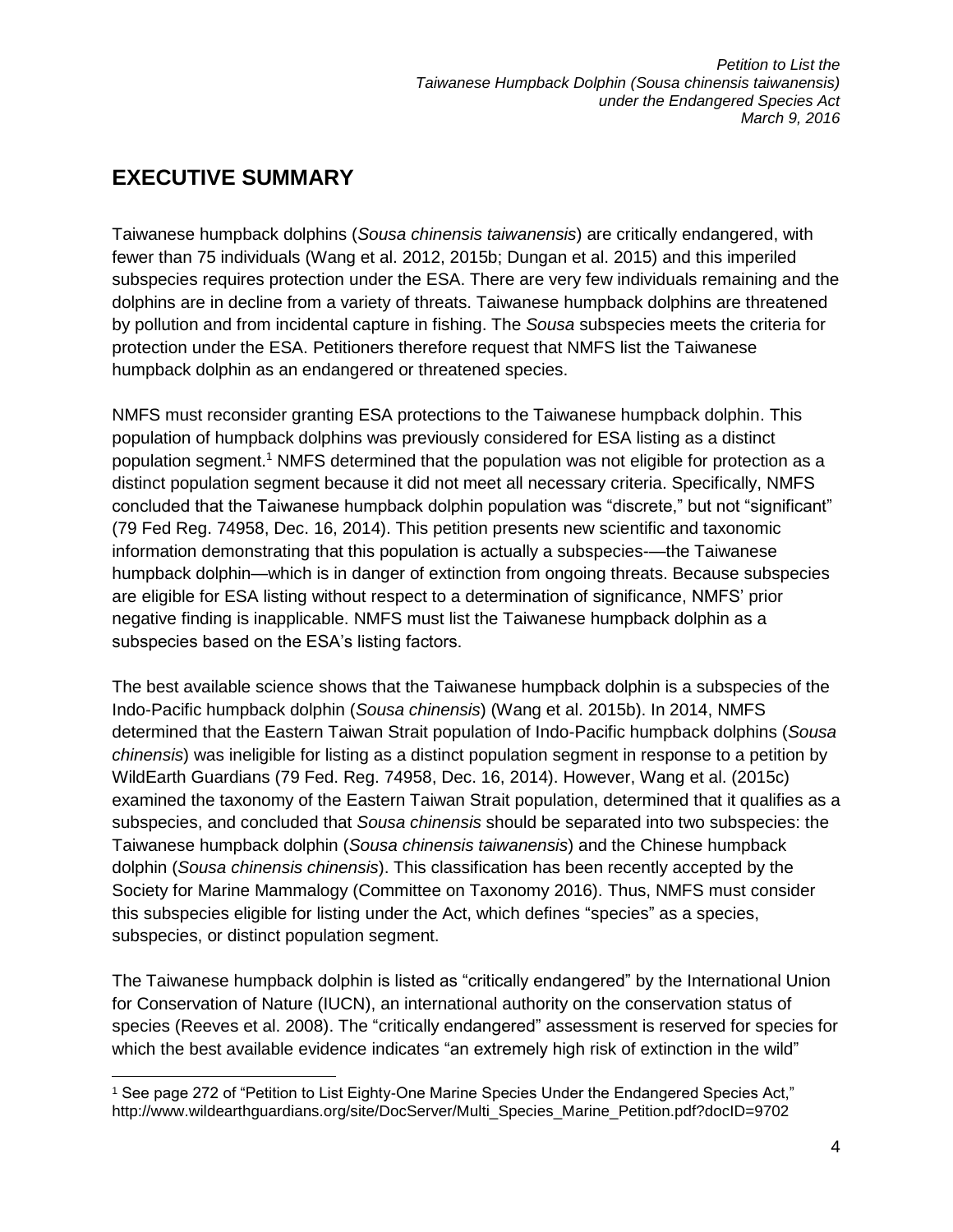(IUCN, Undated 1 at 13). This is the highest level of extinction risk for any species (IUCN Undated 1 at 4).

The total population of the Taiwanese humpback dolphin was originally estimated at approximately 99 individuals in 2002 (Wang et al. 2007b, 2007c) and likely faces continuing declines (Wang et al. 2012). In fact, by 2008, the total number of mature individuals was estimated at 50 or fewer dolphins (Reeves et al. 2008). This subspecies is endemic to western Taiwan and has a limited range along a small stretch of coastal waters (Wang et al. 2007c, Ross et al. 2010). The subspecies has extremely high site fidelity and remains near the coast in shallow waters. This population is isolated and faces a high risk of extinction due to multiple threats (Wang et al. 2012).

Several local and regional threats are increasingly endangering the Taiwanese humpback dolphin population. Bycatch, entanglement, habitat destruction and degradation, pollution of coastal and river waters, and boat traffic are among the most important and pervasive threats to these subspecies in the Taiwan Strait. The main threat to the survival of the dolphin is fishing: bycatch and entanglement in fishing gear have population level effects on the Taiwanese humpback dolphin (Wang et al. 2007b). Specifically, Taiwanese humpback dolphins are incidentally caught in trammel nets, gill nets and trawls (Ross et al. 2010; Dungan et al. 2011; Slooten et al. 2013) Thousands of trammel and gill nets operate in the coastal waters of western Taiwan every year (Slooten et al. 2013) and they pose a high threat for the humpback dolphin in this region.

Coastal development and pollution are the main sources of habitat destruction and degradation that directly affect habitat suitability for the subspecies. Coastal development and land reclamation have degraded and reduced habitat availability in western Taiwan (Dungan et al. 2011). Water pollution from industrial, agricultural, and municipal sources affect humpback dolphins by direct skin exposure and toxic fumes may affect respiratory pathways and organs.

This petition summarizes the natural history of the Taiwanese humpback dolphin, population trends and status, and threats to the species and its habitat. In the context of the ESA's five statutory listing factors, the Taiwanese humpback dolphin warrants listing as an endangered or threatened species.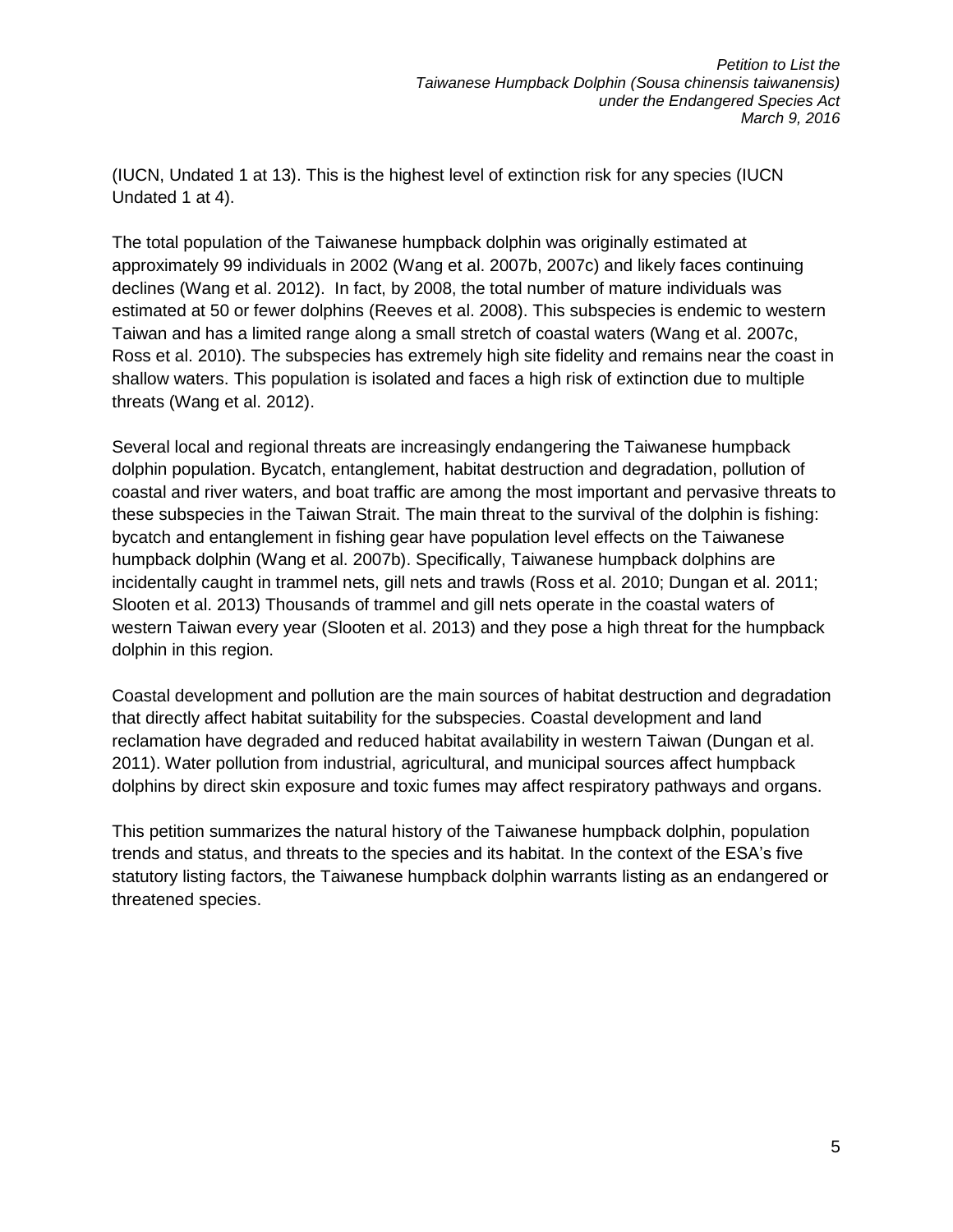# <span id="page-7-0"></span>**Part I. SPECIES ACCOUNT**

Species Description and Taxonomy

Taiwanese humpback dolphin (*Sousa chinensis taiwanensis*)

Order Cetartiodactyla Montgelard, Catzefils and Douzery, 1997 Cetacea Brisson, 1762 Odontoceti Flower, 1867 Family Delphinidae Gray, 1821 Genus *Sousa* Gray, 1866 Species *S. chinensis* Osbeck, 1765 Subspecies S. chinensis taiwanensis Wang, 2015

The Taiwanese humpback dolphin (*Sousa chinensis taiwanensis*), also known as the Eastern Taiwan Strait Indo-Pacific humpback dolphin, is a member of the family Delphinidae found exclusively in coastal and estuarine waters of western Taiwan.

In 2014, Jefferson and Rosenbaum (2014) proposed four species within the genus *Sousa*: Atlantic humpback dolphin (*Sousa teuszii*), Indo-Pacific humpback dolphin (*S. chinensis*), Indian Ocean humpback dolphin (*S. plumbea*), and Australian humpback dolphin (*S. sahulensis*).

In 2015, Wang et al. (2015c) revised the taxonomy of Sousa chinensis and concluded that the species should be divided into two subspecies: the Taiwanese humpback dolphin (Sousa chinensis taiwanensis); and the Chinese humpback dolphin (S. c. chinensis). Relying on that literature, the Taxonomy Committee of the Society for Marine Mammalogy officially updated marine mammal taxonomy to include the Taiwanese humpback dolphin as a subspecies (Committee on Taxonomy 2016).

Wang et al. (2015c) examined the degree of differentiation between the Taiwanese humpback dolphins and Indo-Pacific humpback dolphins inhabiting the Jiulong River and Pearl River estuaries from Hong Kong and Fujian in China, respectively, to determine whether the Taiwanese population is a subspecies.<sup>2</sup> The study compared spotting densities on the bodies and dorsal fins of these adjacent populations, performed a discriminant analysis, and determined that the pigmentation of Taiwanese humpback dolphins is significantly different.

 2 In their 2008 study concerning the pigmentation differences between the Taiwan and Chinese humpback dolphin populations, Wang et al. did not examine the degree of differentiation for purposes of determining whether subspecies recognition was warranted (Wang et al. 2015b). Accordingly, they conducted the 2015 study to remedy that oversight (Wang et al. 2015b).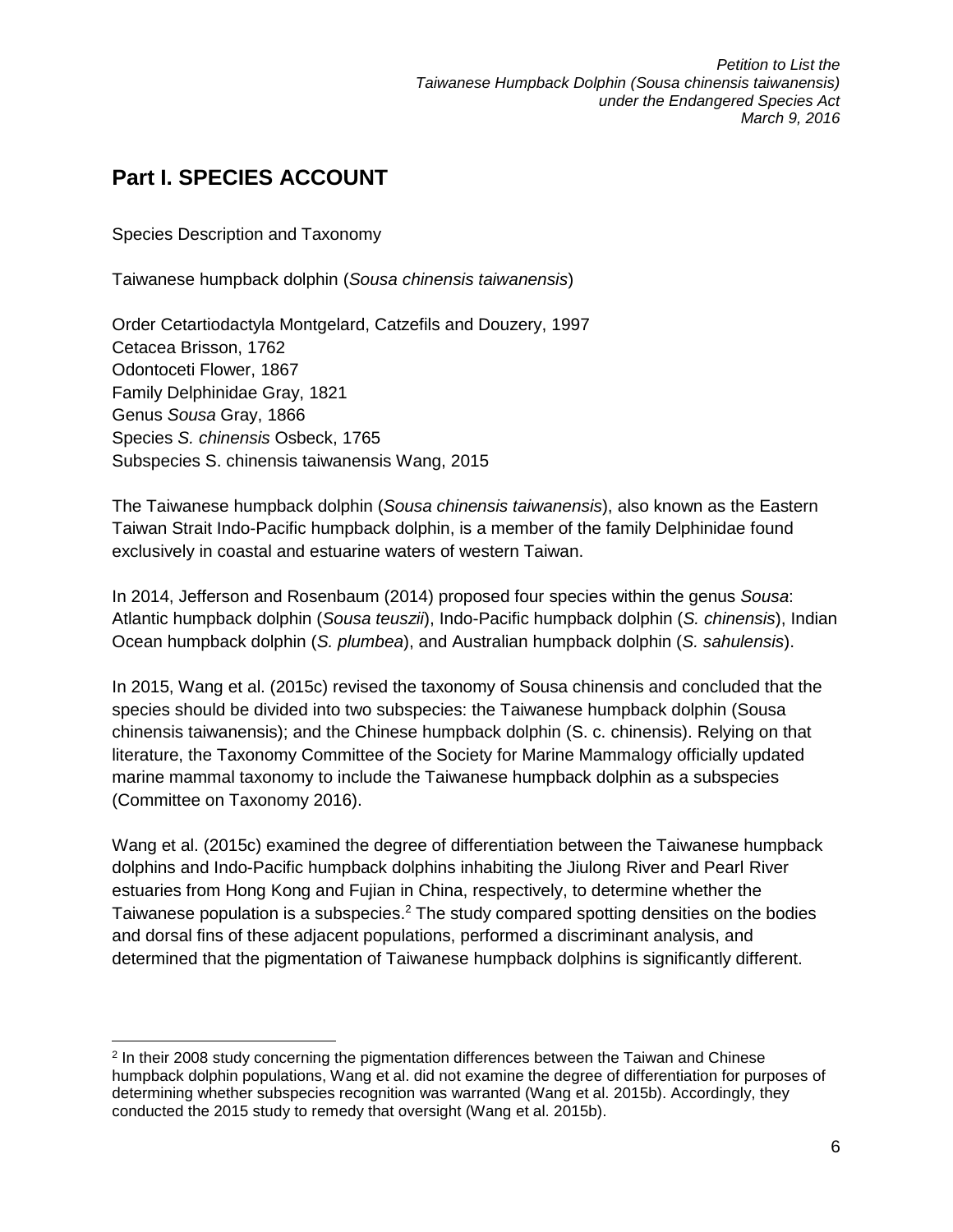*Petition to List the Taiwanese Humpback Dolphin (Sousa chinensis taiwanensis) under the Endangered Species Act March 9, 2016*



Figure 1. Sampling locations of Taiwanese humpback dolphin (*Sousa chinensis taiwanensis*) analyzed in Wang et al. (2015c). The green shaded area represents the known distribution of these dolphins. Also shown are the locations where the holotype specimen (red star) and paratype specimens (yellow circles) of the Taiwanese humpback dolphin (*Sousa chinensis taiwanensis*) were collected. Source: Wang et al. (2015c).



Figure 2. Typical Indo-Pacific humpback dolphins with unspotted and spotted bodies. Photographs of Indo-Pacific humpback dolphins from the Pearl River Estuary (A, B) and the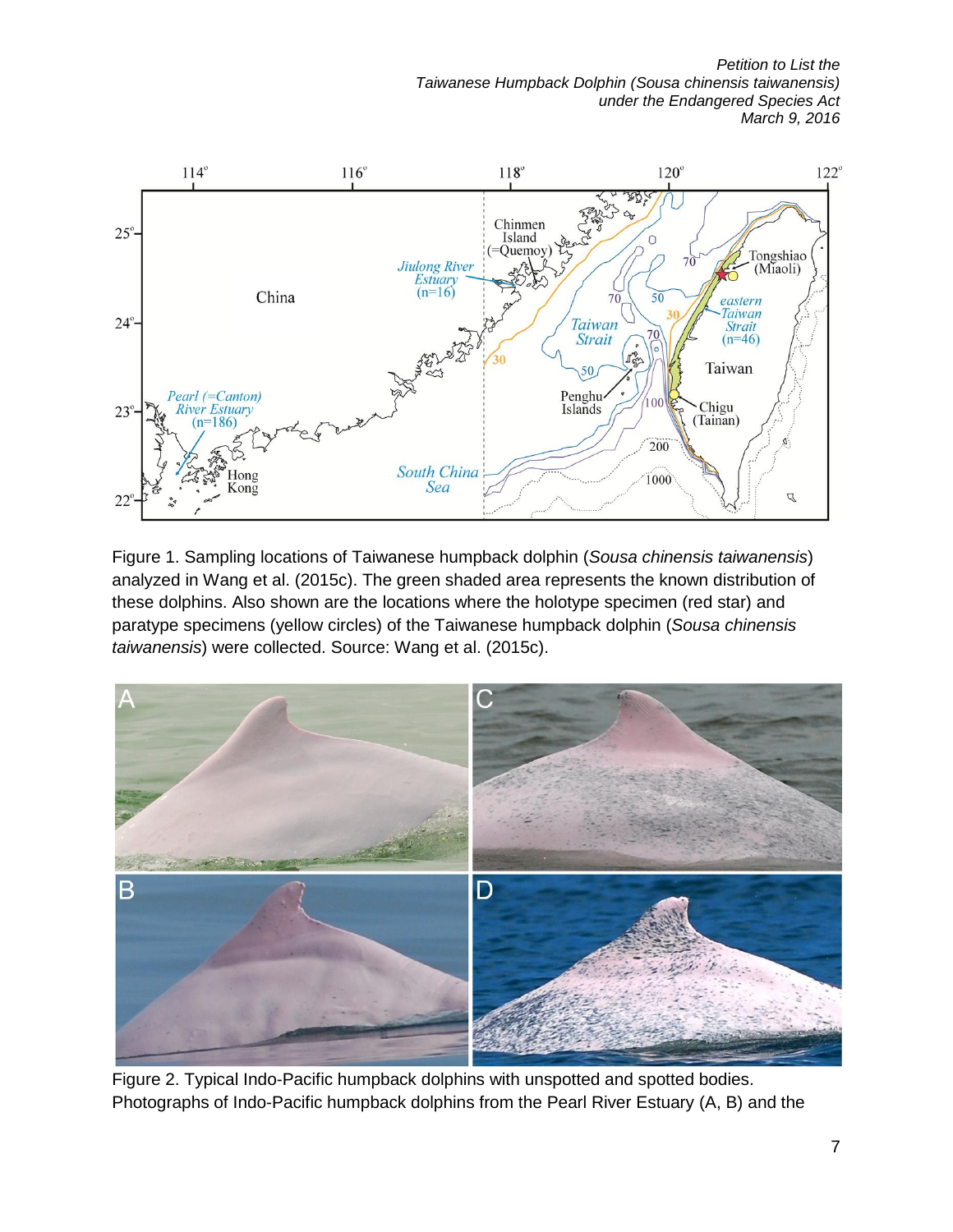eastern Taiwan Strait (C, D). Photographs by J.Y. Wang/*FormosaCetus* Research and Conservation Group (Source: Wang et al. 2015b).

Wang et al. (2015b) reaffirmed that the Taiwanese humpback dolphin population is isolated and therefore a distinguishable population, further supporting the population's subspecies designation. For example, Taiwanese humpback dolphins reside only in the Eastern Taiwan Strait (Wang and Yang 2011) and their population does not emigrate to or immigrate from other adjacent dolphin populations (Wang et al. 2015b). $3$  Because isolation of these dolphins will likely continue, it is reasonable to predict that they will experience even greater differentiation from those of mainland China in the future (Wang et al. 2015b).

Wang et al. (2015b) summarized the Taiwanese humpback dolphin's main features in support of designating them as a subspecies:

[T]hey are restricted to waters of western Taiwan, which means they are reproductively isolated (but note that reproductive isolation is not a prerequisite of subspecies, which by definition accepts or even expects some low level of continuing gene flow); the morphological differences exist [sic] between the Taiwanese dolphins and their nearest neighbours are not clinal but are diagnosably distinct; the characters examined are not those that maybe [sic] environmentally induced (see Perrin 2009 for examples) but instead are likely a reflection of genetic and developmental differences; these features are consistent with the Taiwanese humpback dolphin being a lineage that is evolving independently from the dolphins of the Jiulong River Estuary + Pearl River Estuary. (p. 9)

In summary, the best available science demonstrates that the Taiwanese humpback dolphin is a subspecies (Wang et al. 2015b).Therefore, as a subspecies, the Taiwanese humpback dolphin is eligible for listing under the Endangered Species Act.

Distribution, Habitat Use, and Movement

 $\overline{a}$ 

The primary range of the Taiwanese humpback dolphin is the western coast of Taiwan, from the northern Houlong and Jhonggang rivers (Miaoli County) to the southern Waishanding Zhou sandbar (Chaiyi County) (Reeves et al. 2008). There have been rare sightings outside of this range, including approximately 20 dolphins in the inshore waters of Tainan County (to the south) and a likely stray dolphin at the mouth of that county's Fugang Harbor (Reeves et al. 2008). Otherwise, they are year-round residents of the coastal waters of western Taiwan (Wang and Yang 2011).

<sup>&</sup>lt;sup>3</sup> In its 12-month petition finding, NMFS made similar observations and ultimately concluded, from the best available data, that the Taiwanese humpback dolphin is geographically isolated from other populations (79 Fed. Reg. 74957, Dec. 16, 2014).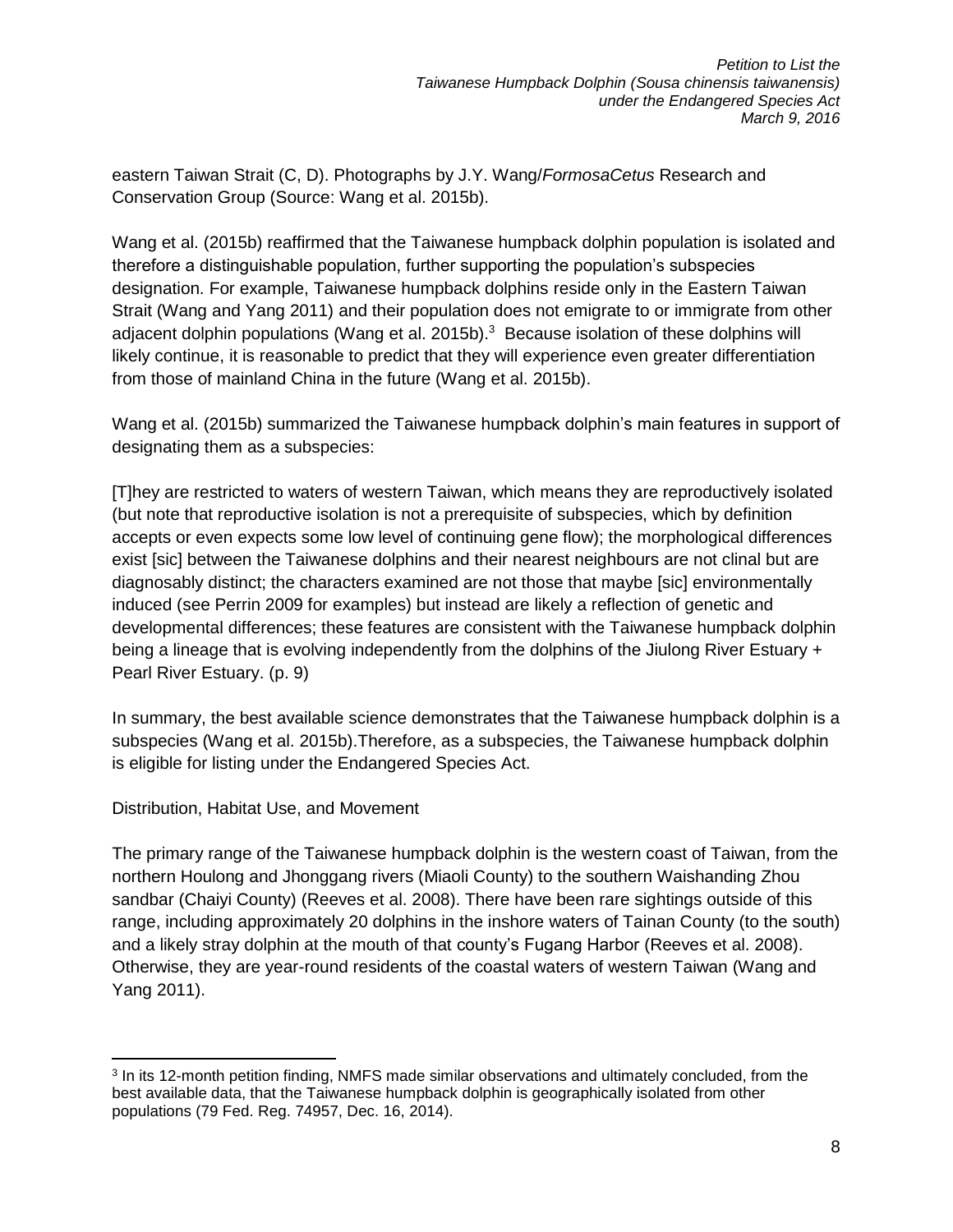Most of the sightings of Taiwanese humpback dolphins have occurred near the Dadu and Joushuei rivers of western Taiwan (Reeves et al. 2008). Like most *Sousa* species, their movement is limited to shallow water and nearshore habitat (Wang et al. 2015c). They have been sighted in and around the two main estuaries of western Taiwan (Dadu and Joushuei rivers of Taichung, Changhua and Yunlin counties) (Wang et al. 2007b) indicating a limited, closed, narrow home range and strong site fidelity (Wang et al. 2015c OR Wang and Yang 2011). The water depth of the Taiwan Strait isolates the Taiwanese humpback dolphin (Wang et al. 2007b; Ross et al. 2010). In fact, annual surveys since 2002 have not recorded any of these dolphins further than 3 kilometers from the shoreline or in waters deeper than approximately 30 meters (Wang et al. 2007b; Ross et al. 2010). Furthermore, the catalogued photographic data evidences a lack of exchange between Taiwanese humpback dolphins and nearby populations across the Eastern Taiwan Strait (Ross et al. 2010; Wang et al. 2016b).

#### Diet and Feeding Ecology

There is little information about the feeding habits of the Taiwanese humpback dolphin (Reeves et al. 2008). Observers have seen the dolphins feeding on herring, mullets, croakers, and threadfins (Wang et al. 2007b), suggesting that the subspecies mostly forages in shallower waters, such as estuaries and nearshore coastal environments (Reeves et al. 2008).These feeding patterns are consistent with those observed in other Indo-Pacific humpback dolphins, which typically feed on estuarine and reef fish (Reeves et al. 2008).

#### Population status and trends

 $\overline{a}$ 

From survey data collected between 2002 and 2006, the initial population estimate of the Taiwanese humpback dolphins was approximately 99 individuals (Wang et al. 2007b). Based on that estimate and a projected decline in the population, the IUCN categorized the Taiwanese humpback dolphin on its Red List of Threatened Species as "critically endangered"—at an extremely high risk of extinction—based on listing criteria C2a(ii) (fewer than 250 mature individuals, a projected decline of the mature population, and at least 90% of mature individuals in only one subpopulation) (Reeves et al. 2008; IUCN 2001).<sup>4</sup>

Subsequent annual surveys between 2007 and 2010 resulted in revised estimates in 2012 of between 54 and 74 individuals (Wang et al. 2012), which further supported the Red List C2a(ii) categorization of "critically endangered." In addition, assuming 60% of the total population constitutes mature individuals (Jefferson 2000), the updated estimates also satisfied the D

<sup>4</sup> *See* <http://www.iucnredlist.org/details/133710/0>. Petitioners hereby incorporate all citations and references contained in the IUCN's Species Report into this petition by reference. If the Secretary does not have access to any of the incorporated citations or references contained in the IUCN Species Report, please contact AWI and copies will be provided upon request. Petitioners presently believe the Secretary has ready access to this incorporated material.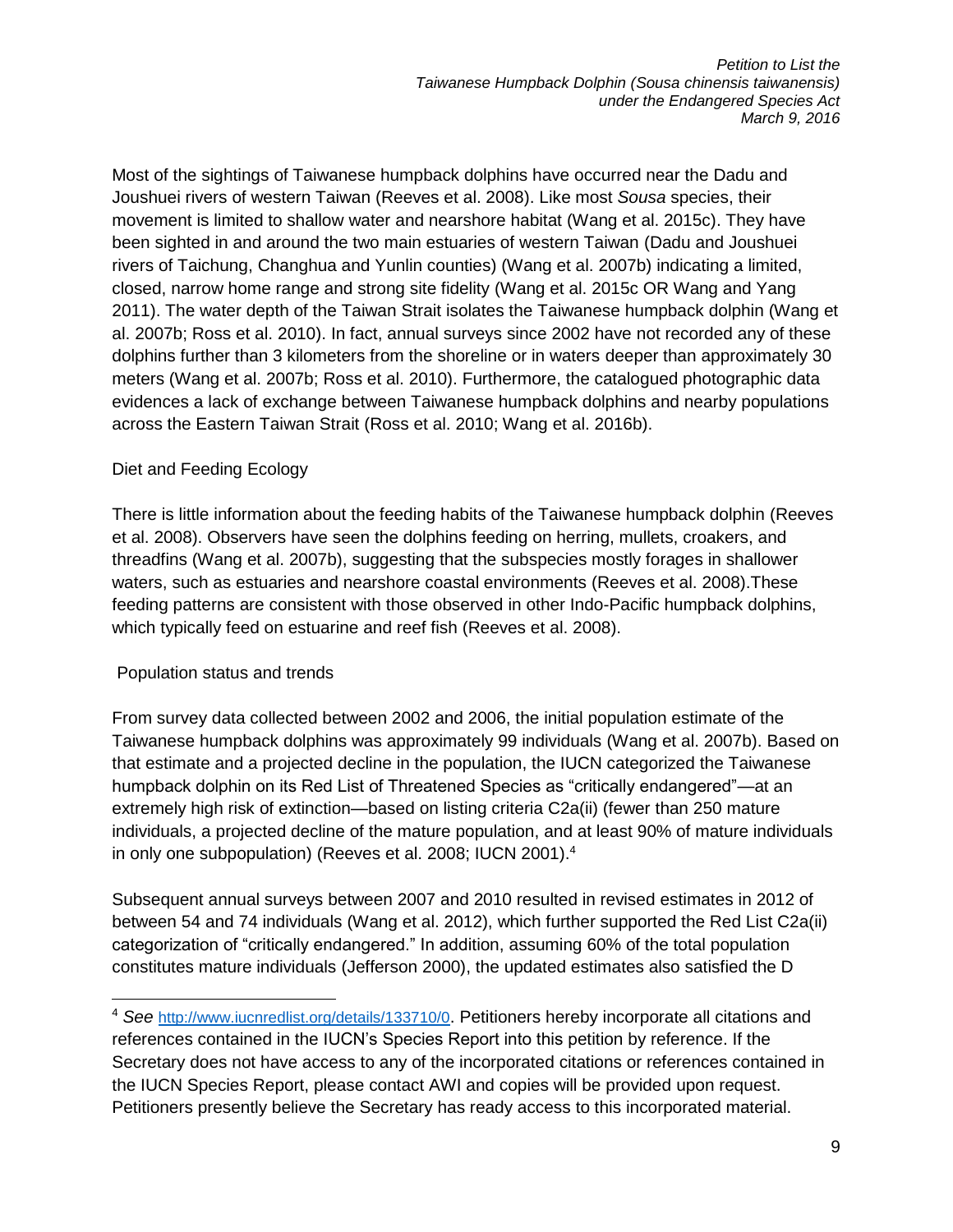criterion for categorizing the species as "critically endangered" (fewer than 50 mature individuals), supporting a revision of the population's status on the Red List to CR C2a(ii); D (Wang et al. 2012, 2016a).

The IUCN Red List classification system is widely regarded as the most authoritative list of globally threatened species (Akçakaya et al. 2006; IUCN 2001). The general aim of the system is to provide an objective framework for classifying the broadest possible range of species according to their extinction risk (IUCN 2001). While IUCN listing affords no regulatory protection, it is an unequivocal statement from the scientific community that the species is imperiled and warrants protection.

*"Sousa spp."* is also listed under Appendix I of the Convention on International Trade in Endangered Species of Wild Fauna and Flora ("CITES"). Pursuant to Article II of CITES, Appendix I "shall include all species threatened with extinction which are or may be affected by trade." Resolution Conf. 9.24 (Rev. CoP15) provides further guidance to Appendix listing. Specifically, "species that are or may be affected by trade should be included in Appendix I… if they meet at least one of the biological criteria listed in Annex 1"<sup>5</sup> Annex 1 states:

A species is considered to be threatened with extinction [i.e., subject to Appendix I listing] if it meets, or is likely to meet, at least one of the following criteria:

A. The wild population is small, and is characterized by at least one of the following:

- (i) an observed, inferred or projected decline in the number of individuals or the area and quality of habitat;
- (ii) each subpopulation being very small;
- (iii) a majority of individuals being concentrated geographically during one or more life-history phases;
- (iv) large short-term fluctuations in population size; or
- (v) A high vulnerability to either intrinsic or extrinsic factors.

B. The wild population has a restricted area of distribution and is characterized by at least one of the following:

- (i) Fragmentation or occurrence at very few locations;
- (ii) Large fluctuations in the area of distribution or the number of subpopulations;
- (iii) A high vulnerability to either intrinsic or extrinsic factors; or
- (iv) An observed, inferred or projected decrease in any one of the following:
- the area of distribution;
- the area of habitat;
- the number of subpopulations;
- the number of individuals;

 5 (To Res. Conf. 9.24).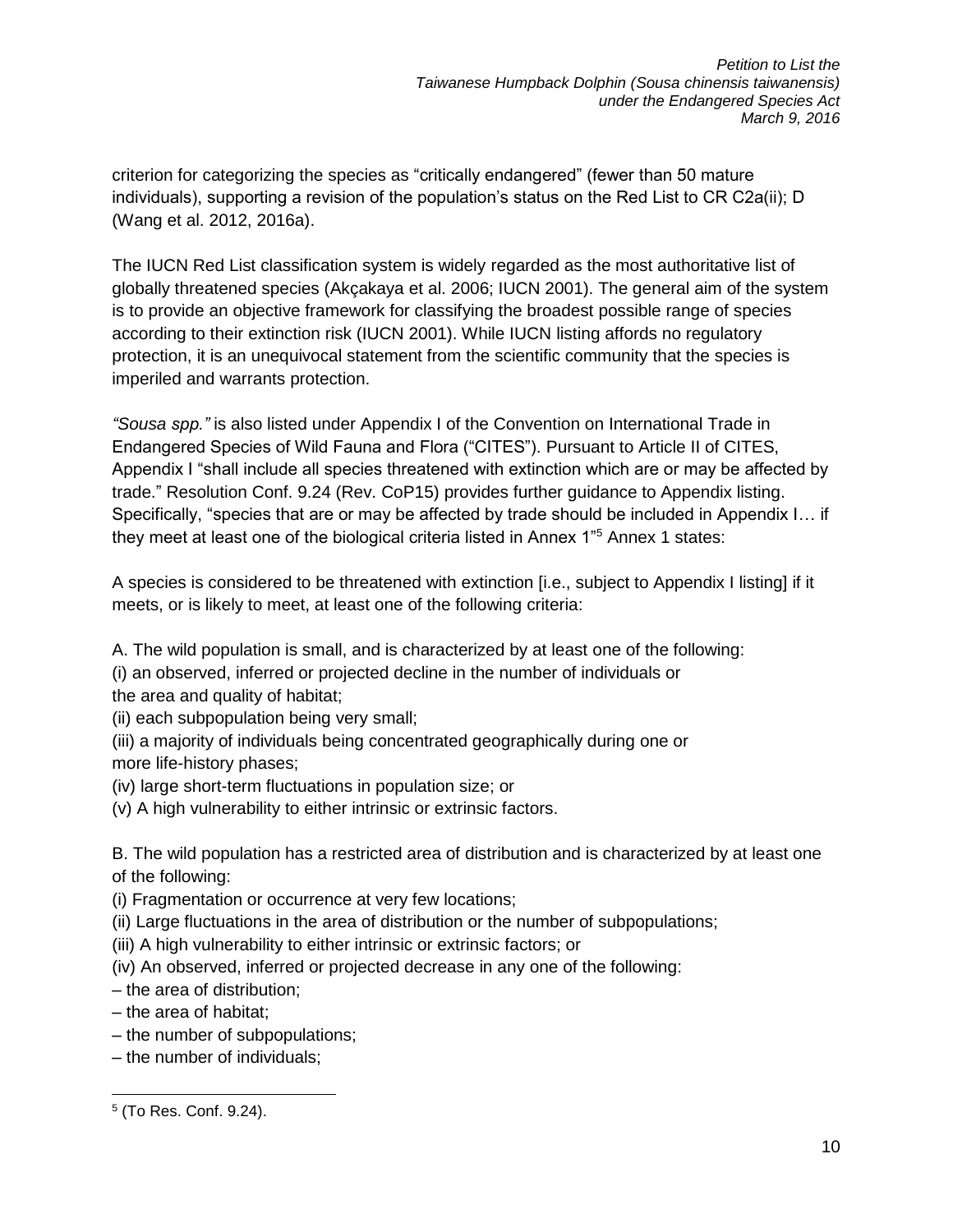– the quality of habitat; or

– the recruitment.

C. A marked decline in the population size in the wild, which has been either:

(i) observed as ongoing or as having occurred in the past (but with a potential to resume); or

- (ii) inferred or projected on the basis of any one of the following:
- a decrease in area of habitat;
- a decrease in quality of habitat;
- levels or patterns of exploitation;
- a high vulnerability to either intrinsic or extrinsic factors; or
- a decreasing recruitment.

Res. Conf. 9.24, Annex I. The listing of "*Sousa spp.*" under Appendix I, the classification reserved for the most endangered species, indicates that the international scientific community considers this species threatened with extinction.

The IUCN's "critically endangered" classification and CITES Appendix I listing provides strong evidence that the petitioned species warrants protection under the ESA. Certainly, an IUCN listing is sufficient to meet the "may be warranted" threshold for initiating a status review. 16 U.S.C. § 1533(b)(3)(B).

## <span id="page-12-0"></span>**Part II. The Taiwanese Humpback Dolphin Satisfies the Statutory Criteria for Listing as an Endangered Species**

Section 4 of the ESA and its implementing regulations set forth the procedures for adding species to the federal list of endangered and threatened species. 16 U.S.C. § 1533; 50 C.F.R. Part 424. NMFS may determine that a species is endangered or threatened due to one or more of the five factors described in section  $4(a)(1)$  of the ESA. Each of these factors is discussed below.

The ESA defines a species to include any species, subspecies or distinct population segment. "The term 'species' includes any subspecies of fish or wildlife or plants, and any distinct population segment of any species of vertebrate fish or wildlife which interbreeds when mature." 16 U.S.C. § 1532(16). Here, the Taiwanese humpback dolphin (*Sousa chinensis taiwanensis*) has recently been classified as a subspecies and is therefore eligible for listing as a species.

The ESA defines an endangered species as "any species which is in danger of extinction throughout all or a portion of its range." 16 U.S.C. § 1532(6). A species is threatened if "it is likely to become an endangered species within the foreseeable future." 16 U.S.C. § 1532(20). In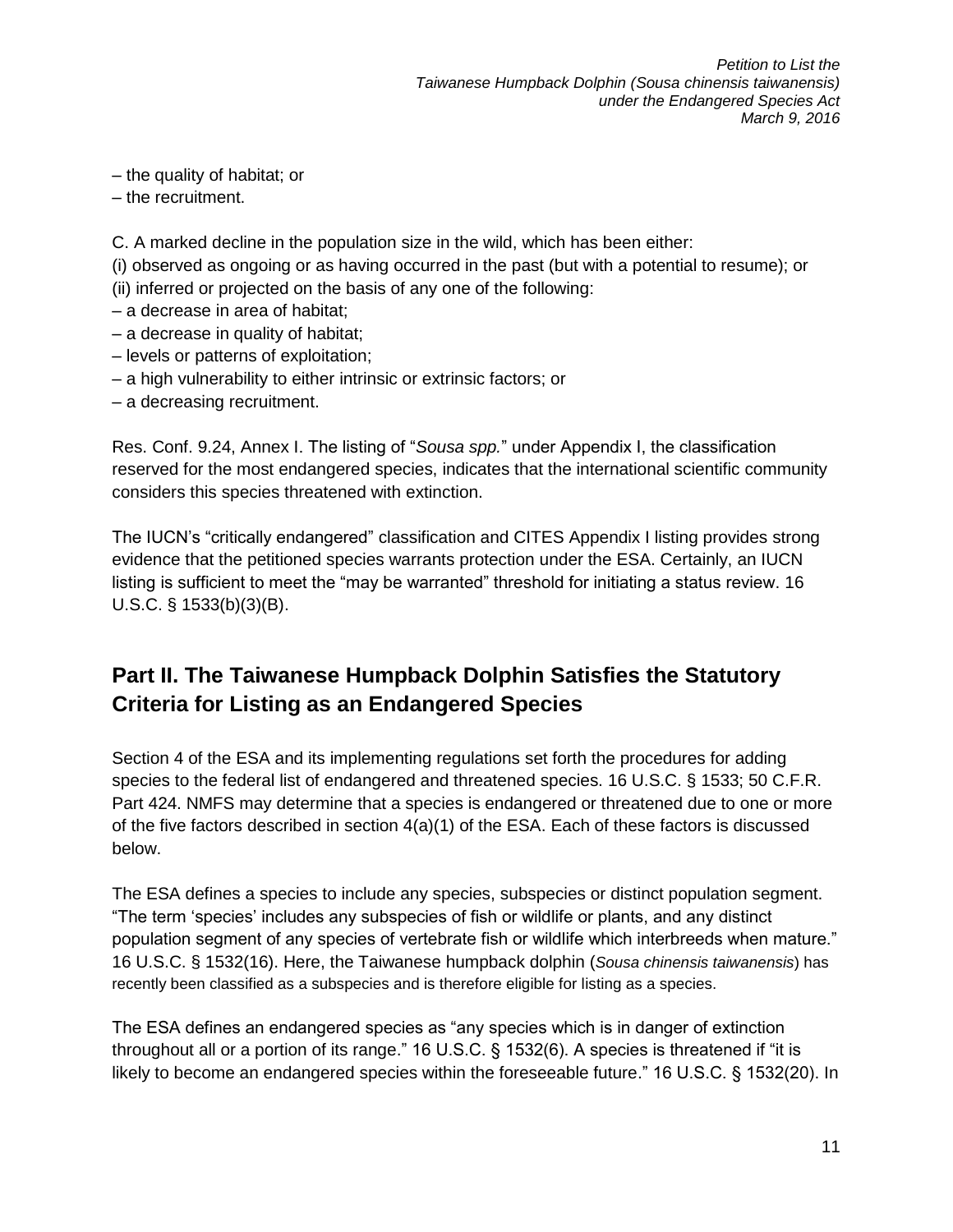determining whether a species should be listed, NMFS must base its decision on five factors prescribed by the statute:

- (A) The present or threatened destruction, modification, or curtailment of habitat or range;
- (B) Overutilization for commercial, recreational, scientific, or educational purposes;
- (C) Disease or predation;
- (D) The inadequacy of existing regulatory mechanisms; or
- (E) Other natural or manmade factors affecting its continued existence.

16 U.S.C. § 1533(a)(1). The presence of "any one or a combination" of the listing factors requires listing. 50 C.F.R. § 424.11(c). "Each factor is equally important and a finding by the Secretary that a species is negatively affected by just one of the factors warrants a nondiscretionary listing as either endangered or threatened." *See National Wildlife Federation v. Norton*, 386 F. Supp. 2d. 553, 558 (D. Vt. 2005). Further, the listing decision must be made "solely on the basis of the best scientific and commercial data available." 16 U.S.C. § 1533(b)(1)(A). "Economic considerations have no relevance to determinations regarding the status of species." H.R. Conf. Rep. No. 97-835 (1982).

Freshwater-dependent cetaceans such as the humpback dolphin are highly vulnerable to coastal stressors because they occur in a very limited region, the population is isolated, and human activities can be concentrated in coastal areas (Wang et al. 2007b, 2016a; Ross et al. 2010; Dungan et al. 2011). Five major anthropogenic threats have been identified that drastically endanger the existence of the remaining humpback dolphins in the region: fisheries interactions, including bycatch and entanglement; habitat degradation and destruction; reduced freshwater outflow to estuaries; pollution of coastal and river waters; and underwater noise (Wang et al. 2007b, 2016a; Ross et al. 2010; Dungan et al. 2011). These human-caused threats seem to be generalized across a large geographical region and can negatively affect the distribution, behavior and survival of humpback dolphins (Wang et al. 2016a). On the west coast of Taiwan, the species has high site fidelity and the population is geographically separated by the Taiwan Strait from other populations of the east coast of China (Wang et al. 2015d). Because their habitats occur in areas of intensive human activities, local action can eliminate threats from anthropogenic impacts in important areas where dolphins forage, socialize, and reproduce. The magnitude, duration, and frequency of these threats critically endangers the current and future existence of a very small population with fewer than 75 individuals (Wang et al. 2012, 2016a; Dungan et al. 2015) and underscores the need for urgent protection measures. In fact, loss of a single dolphin from this small and isolated population due to anthropogenic causes may be unsustainable (Wang and Yang 2011). Therefore, high survival of this species serves as the population's best chance to persist (Wang et al. 2012).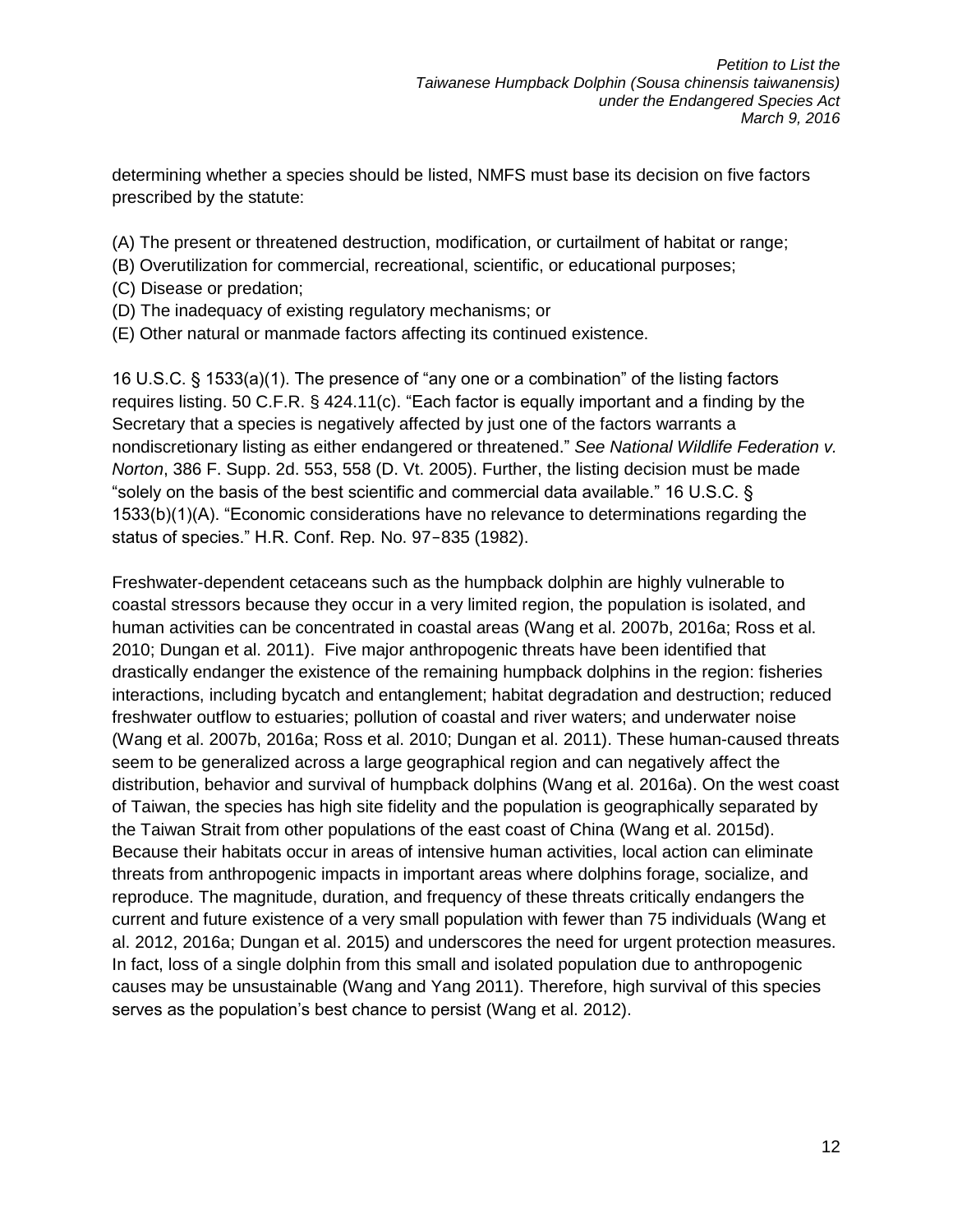#### <span id="page-14-0"></span>*A. The Present or Threatened Destruction, Modification, or Curtailment of Habitat or Range*

Habitat degradation due to freshwater diversion and watershed modification are threats that directly affect the Taiwanese humpback dolphin in estuaries and coastal areas in western Taiwan (Ross et al. 2010). Most rivers and their watersheds in western Taiwan have been modified or dammed to support agriculture, aquaculture, industrial and residential development, and flood control (Wang et al. 2007d; Huang et al. 2009). Continuing and future diversions and modifications have been proposed (Ross et al. 2010). Reduction of freshwater input into estuarine waters as a result of watershed modification alters physical, chemical and biological processes in estuarine ecosystems affecting productivity and species diversity (Kennish 2002; Smith et al. 2009). Those changes not only disrupt the entire estuarine food web by reducing prey availability for freshwater dolphins (Smith et al. 2009; Smith and Reeves 2012), but also affect habitat structure by impacting sandbar and mudflat dynamics that create important features for adequate foraging (Ross et al. 2010). Changes in estuarine habitat dynamics affect populations of humpback dolphins near Hong Kong (Jefferson 2000) and the Taiwanese population also seems susceptible to these changes (Dungan et al. 2011). In addition, less water input in estuarine habitats due to modification in river outflow is likely to increase contaminant concentrations in shallow waters (Ross et al. 2010).

Habitat destruction also affects the viability of Taiwanese humpback dolphin populations. Land reclamation, break-walls, dredging, wind-turbine farms, and expanding coastal development contribute to the destruction of suitable habitat across the west coast of Taiwan (Wang et al. 2007b). Similar threats have been identified for the species in other regions within China and Thailand (Chen et al. 2015; Xu et al. 2015; Jutapruet et al. 2015; Wang et al. 2015c). In Taiwan, a portion of the remaining habitat of the subspecies falls within the central western coast where heavy industrialization (e.g., factories, ports, chemical plants, petrochemical facilities) exists together with the ongoing expansion of coastal development through land reclamation (Wang et al. 2007a, Dungan et al. 2011).

In fact, almost 80% of the west coast of Taiwan has already been altered to build ports, heavy industrial facilities, power plants, aquaculture and agriculture sites, levies and wastewater discharge channels, reducing considerably the "natural" habitat suitable for the humpback dolphin (Wang et al. 2007b). A massive petrochemical facility was planned to be constructed over 4000 ha of artificial infrastructure extending 4-5 kilometers seaward from the shoreline (Ross et al. 2010). This structure was planned to be built along the central portion of this subspecies' geographical distribution in Taiwan, removing a substantial portion of the dolphin's preferable habitat (Ross et al. 2010) and potentially fragmenting the habitat. Under heavy criticism and protest from academics, citizen groups, foreign conservation groups and the general public, the sitting government cancelled the project in April 2011. Several other projects for large scale industrial development, offshore wind farms, and land reclamations are still being planned (Liu et al. 2015c). Most recently, a push for "green" energy in Taiwan has resulted in serious consideration for large wind farms to be constructed again in the nearshore waters that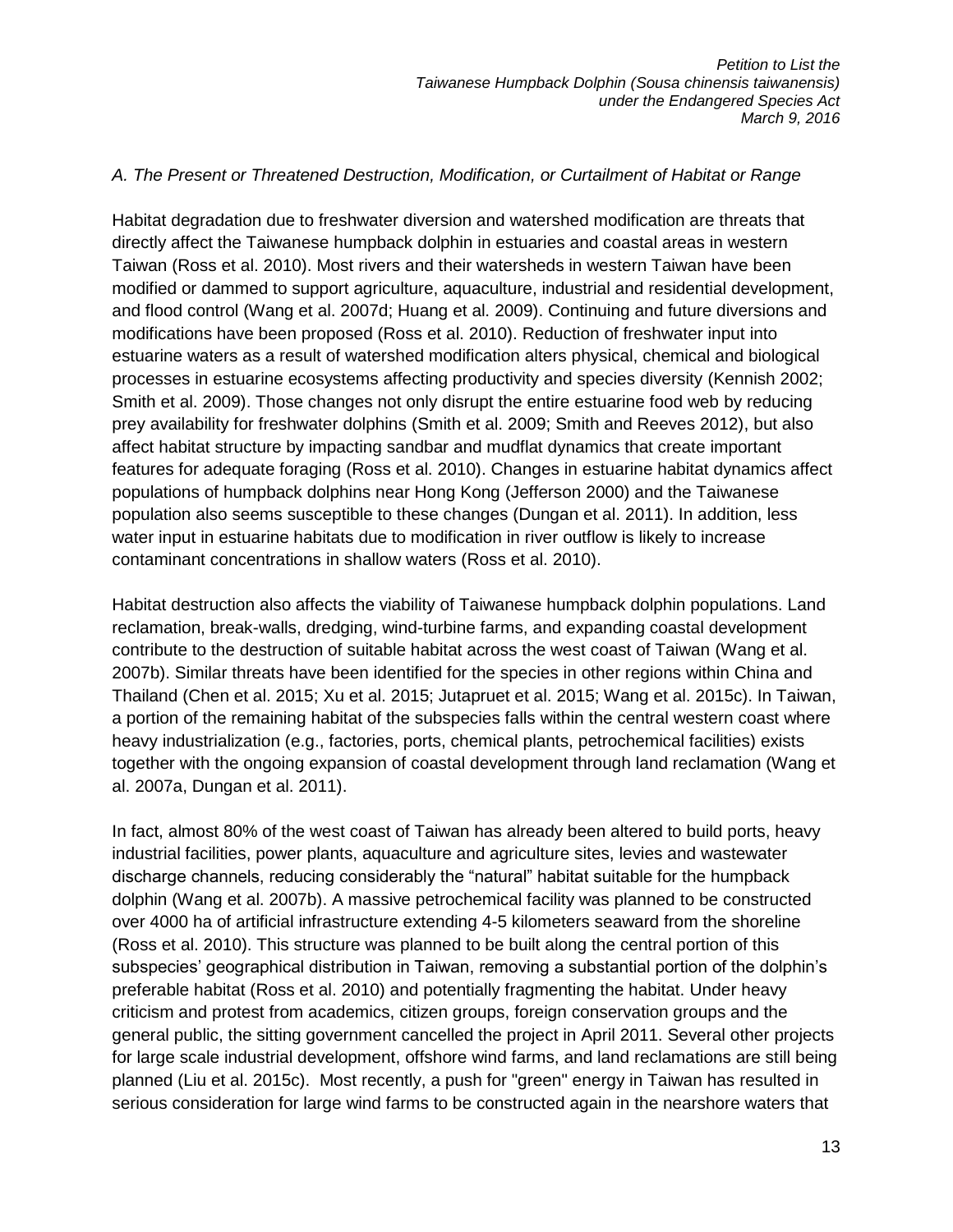comprise the humpback dolphins' habitat. The degradation and loss of suitable habitat due to human alterations restricts this subspecies to even more limited distribution or fragments suitable habitat, splitting the remaining subspecies into smaller groups.

#### Pollution

Pollution by toxic chemicals, waste waters, and other contaminants is also affecting the Taiwanese humpback dolphin across its endemic range (Ross et al. 2010; Dungan et al. 2011). Several toxic chemicals have been detected in tissue samples of cetaceans from Taiwanese coastal waters, including humpback dolphins (Chou et al. 2004). Humpback dolphins are exposed to toxic chemicals mostly through the ingestion of contaminated prey (Hung et al. 2007), although airborne particles and toxic films in surface waters are known to affect respiratory tracts in other species (Venn-Watson et al. 2015). Among the most concerning toxic chemicals, mercury can accumulate at high concentrations in humpback dolphins from prey (Hung et al. 2004, 2007), especially since the species exclusively eats fish (Parra and Jedensjö 2014; Liu et al. 2015a).

Other chemicals, including polychlorinated biphenyls (PCBs) and DDT, can also accumulate in fat tissue and negatively affect the immune, reproductive, and endocrine systems of the Taiwanese humpback dolphin (Jefferson and Hung 2004; Hung et al. 2006; Ross et al. 2010). PCBs and DDT concentrations in stranded humpback dolphins in Hong Kong and in the Pearl River Estuary in China have exceeded threshold levels considered harmful for marine mammals (Jefferson et al. 2006; Hung et al. 2006; Gui et al. 2014; Karczmarski et al. 2016). In Taiwan, PBCs persist in coastal and estuarine waters posing a high risk for wildlife, including cetaceans (Doong et al. 2008; Jiang et al. 2011; Ko et al. 2014).

Biological pollution from waste water, sewage, and agricultural runoff into estuarine and coastal areas of the west coast of Taiwan also affects habitat suitability and directly impacts the health of Taiwanese humpback dolphins (Ross et al. 2010; Dungan et al. 2011). Biological pollution consists of harmful bacteria, protozoa, and viruses, mainly from sewage and agricultural runoff. Untreated sewage from residential and industrial sources are likely to expose these dolphins to high levels of pathogens (Huang et al. 2016b). Humpback dolphins in Taiwan inhabit coastal areas near dense human population centers and may be under higher risk of pathogens exposure from urban sewage and agricultural runoff (Ross et al. 2010; Ko et al. 2014). Moreover, urban pollution from the city of Taipei seasonally reduces dissolved oxygen in waters of the Danshuei estuary, contributing to hypoxic areas that can reach the coast (Wen et al. 2008). Hypoxic areas reduce ecosystem productivity and prey availability for cetaceans, further reducing habitat suitability for foraging.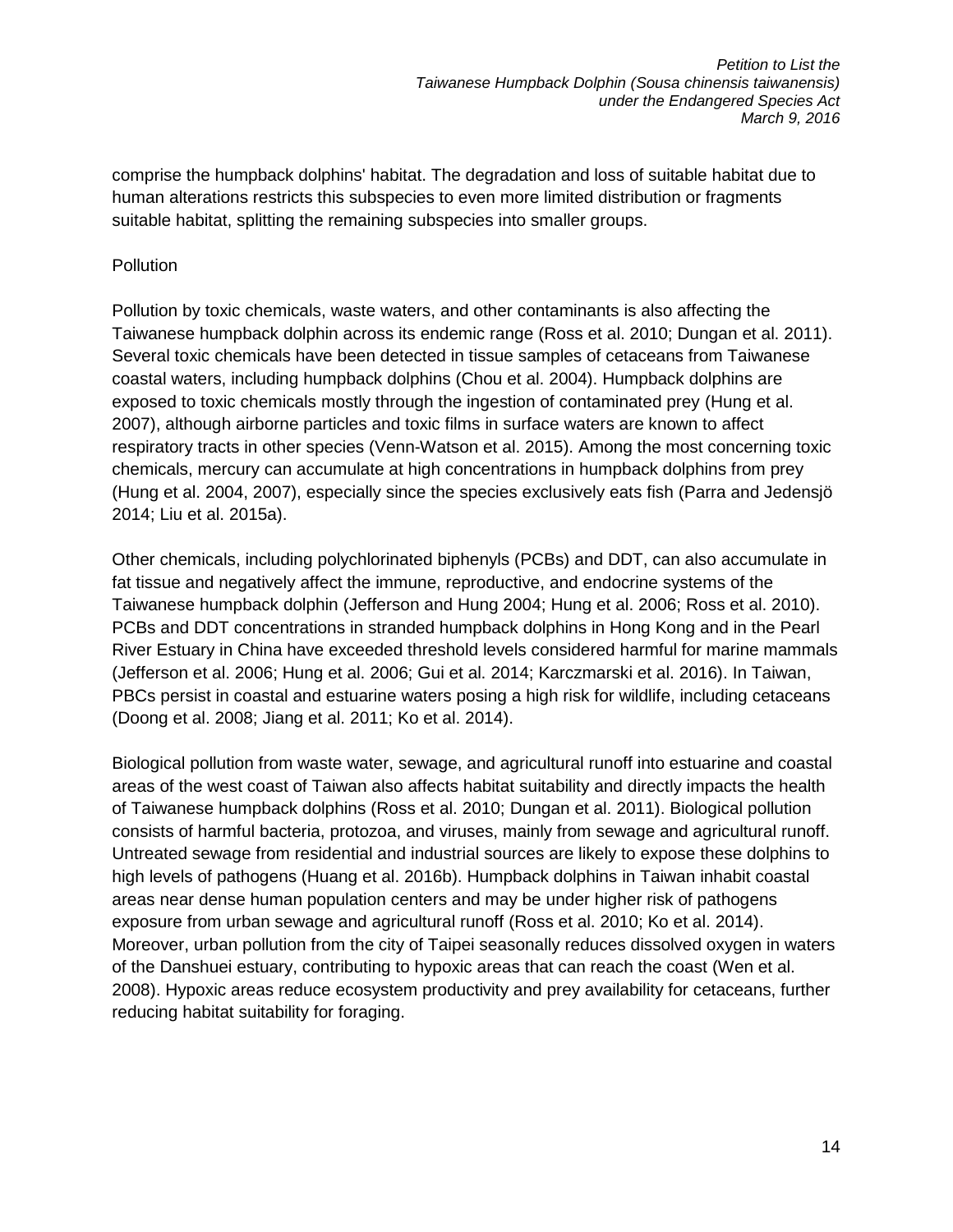#### Noise pollution

Noise pollution due to boat traffic and offshore seismic exploration can affect the acoustic behavior of Taiwanese humpback dolphins, impacting their ability to communicate among individuals within groups and find prey. The Taiwanese humpback dolphin is exposed to chronic noise from fishing boats, high commercial boat traffic, and industrial shipping in the Taiwan Strait (Dungan et al. 2011). Humpback dolphins use sound to communicate and to locate prey in murky waters; anthropogenic noises may be masking communication and affecting prey detection (Würsig et al. 2016). Pacific humpback dolphins may also change their behavior in the presence of ships and boats (Ng and Leung 2003). Noise from transiting vessels can affect the group cohesion of humpback dolphins by disturbing mother–calf pair communication (Van Parijs and Corkeron 2001). In fact, in Australia, light boat traffic can disturb humpback dolphin vocalization at distances up to 300 m, prompting mothers and calves to increase whistle rates (Van Parijs and Corkeron 2001). The alteration of social behavior and the ability to find prey can negatively affect survivorship and reproductive fitness, compromising population viability (Dungan et al. 2015).

Noise disturbance from coastal percussive pile drilling and offshore seismic surveying is common in the west coast of Taiwan and could affect the hearing and echolocation abilities of Taiwanese humpback dolphins (Dungan et al. 2011). No studies have directly addressed this problem in the west coast of Taiwan; however, noise from seismic exploration or coastal percussive pile drilling can cause temporary or permanent hearing damage in dolphins (Mooney et al. 2009). For example, in bottlenose dolphins, acute and chronic noise can reduce echolocation accuracy and precision, compromising prey detection and intraspecific communication (Mooney et al. 2009; Pirotta et al. 2015). In humpback dolphins, underwater construction noise may disrupt communication behavior (Wang et al. 2014). For example, bridge construction in the Pearl River Estuary in China uses large vibrating underwater hammers for pile drilling. The resulting sounds are likely detectable by the species over distances up to 3.5 km from the drilling area and can substantially reduce auditory capabilities in humpback dolphins (Wang et al. 2014). This type of noise can cause physiological stress, mask important biological sounds, impair the ability to communicate, and may cause permanent hearing damage, which negatively impacts humpback dolphins' social lives (Finneran et al. 2002; Nowacek et al. 2007; Wright et al. 2007; Würsig et al. 2016). A growing body of evidence supports the conclusion that short-term responses to human-created noise may have negative long-term consequences for dolphins (Rako et al. 2012).

#### <span id="page-16-0"></span>*B. Overutilization for Commercial, Recreational, Scientific, or Educational Purposes*

The most severe threat to the survival of Taiwanese humpback dolphins is fisheries interactions. Bycatch due to entanglement in fishing gear such as trammel nets, gillnets, and trawls likely causes the most anthropogenic mortality for the Taiwanese humpback dolphin (Ross et al.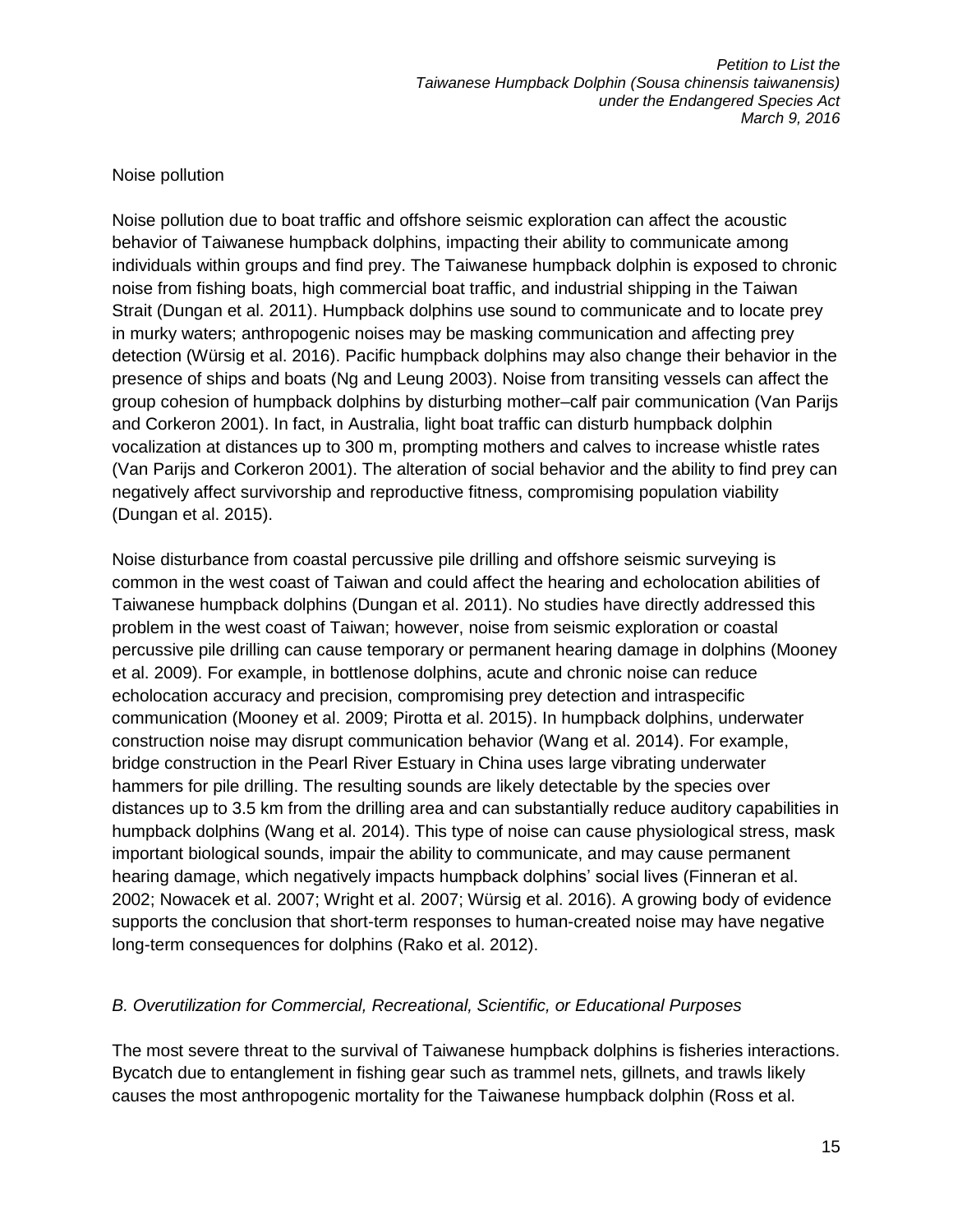2010; Dungan et al. 2011; Slooten et al. 2013; Wang et al. 2016a). The main threat for bycatch and entanglement for the subspecies likely comes from commercial fisheries for grey mullet (Wang et al. 2007b, 2007c). Dolphins entangled in fishing gear often sustain severe injuries, leading to death (Jefferson and Curry 1994; Lewison et al. 2004, 2014). Along the west coast of Taiwan, thousands of fishing boats use gillnets and trammel nets in waters that humpback dolphins inhabit (Wang et al. 2004). Hundreds of fishing nets are set across the subspecies' range, and bycatch and entanglements appear common, evidenced by scars and wounds observed on dolphins (Wang et al. 2007a; Ross et al. 2010). Over 30% of known individuals have scars likely caused by fisheries interactions (Wang et al. 2007b). Fishermen seem unlikely to report incidental catch or entanglement because the species is legally protected and reporting may affect fisheries activities. Negative encounters will continue as long as fisherman and humpback dolphins compete for the same fish resources in Taiwanese waters (Liu et al. 2015b).

Injuries from fishing gear and boat collisions can compromise the health of individuals and their capacity to adjust to other stressors, or cause death (Dungan et al. 2011). Boat traffic (including whale watching boats) can increase the probability of collisions and fatalities or separations of mother and calves (Ku et al. 2014). Because the current Taiwanese humpback dolphin population is small (less than 100), the removal of a few individuals due to fisheries interactions can disproportionally reduce population viability and could eventually lead to the extinction of the subspecies (Ross et al. 2010; Dungan et al. 2011; Slooten et al. 2013) Studies show that to ensure recovery of the Taiwanese humpback dolphin, mortality caused by fishing gear must be reduced to less than one individual every seven years (Slooten et al. 2013).

### <span id="page-17-0"></span>*C. Disease and Predation*

The Taiwanese humpback dolphin also exhibits relatively high prevalence of diseases. A photo identification study conducted between 2006 and 2010 found that out of 97 individuals photographically examined, 36 individuals (37 %) had one or multiple skin conditions (Yang et al. 2013). Most of the individuals affected were mature and the most prevalent skin conditions were pox-like lesions, pale lesions, ulcer lesions, orange film, and nodules on the body (Yang et al. 2013). The pathogens associated with these skin conditions include viruses, bacteria, protozoan, and fungi (Van Bressem et al. 2007). For example, skin nodules were the most prevalent condition in Taiwanese humpback dolphins (>15%) (Yang et al. 2013). Skin nodules are similar to nodular skin disease found in Guiana dolphins (*Sotalia guianensis*) (Yang et al. 2013), a lobomycosis–like disease caused by the fungus *Lacazia loboi* (Van Bressem et al. 2009). On the other hand, orange film in dolphins is commonly associated with diatom overgrowth (Maldini et al. 2010), which may suggest slower skin generation or slower swimming speeds related to health problems (Yang et al. 2013). These various skin conditions are linked to several environmental factors, including water salinity, temperature, pollution, and contaminants (Wilson et al. 1999), and may indicate that the marine environment is severely degraded (Van Bressem et al. 2009). Finally, predation by sharks has been reported in some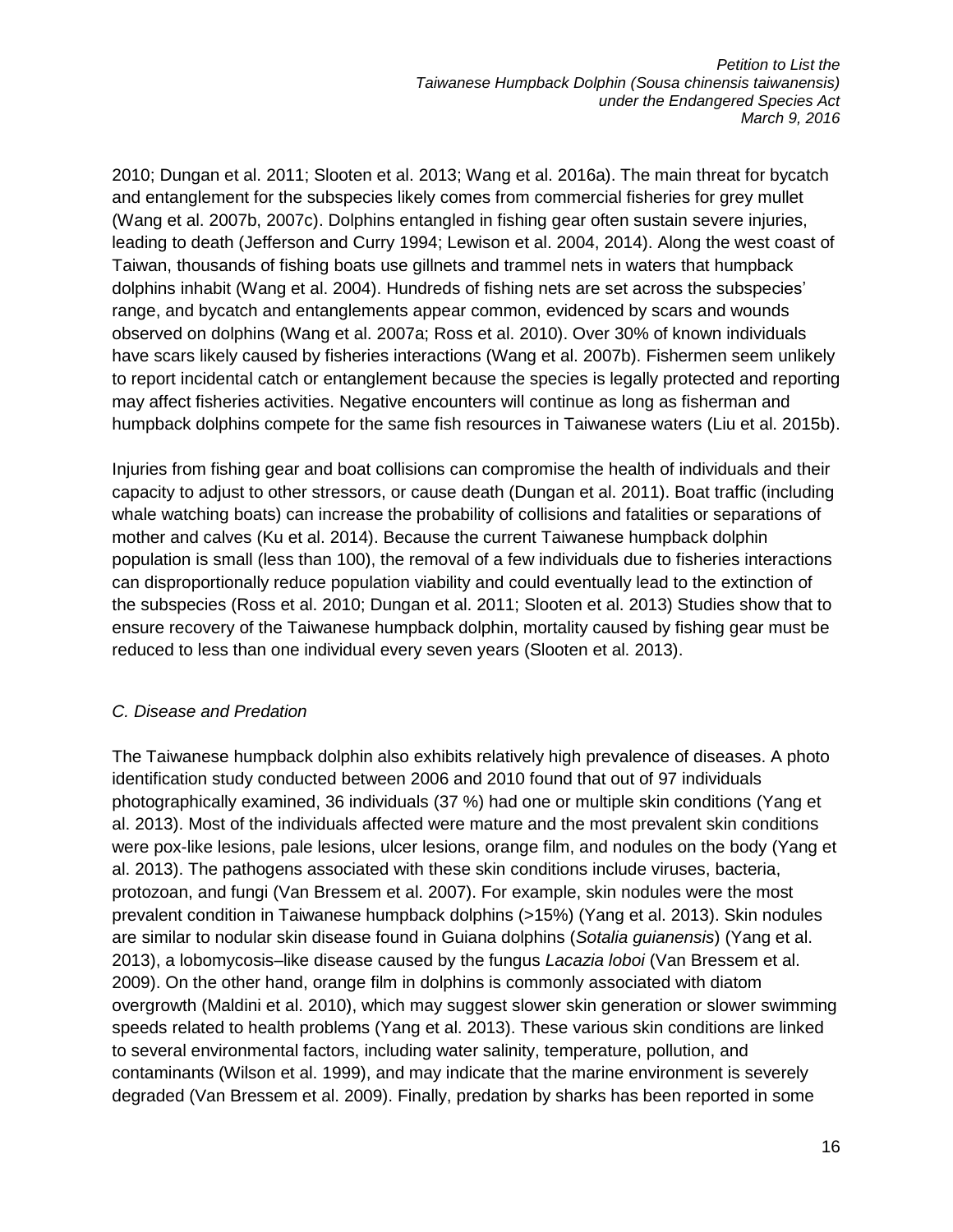areas of the species range (Wang et al. 2007c); however, the impact on populations is unknown and is likely small.

### <span id="page-18-0"></span>*D. Inadequacy of Existing Regulatory Mechanisms*

The two existing regulatory mechanisms addressing Taiwanese humpback dolphin conservation have been in place for years without reversing the trend toward extinction.

The Taiwanese humpback dolphin is currently listed under Appendix I of CITES, which restricts trade in endangered wildlife. However, CITES has been insufficient to protect the Taiwanese humpback dolphin because the population is not threatened by trade. While this subspecies faces many threats to its survival, it is not targeted for commercial harvest and is mostly a victim of incidental bycatch.

Taiwanese conservation efforts have also failed to prevent the decline of the Taiwanese humpback dolphin. Over the past ten years, steps have been taken to better understand this dolphin population and the threats to its existence, and to incorporate relevant knowledge into Taiwanese conservation efforts (Wang et al. 2007a). However, there is no evidence that this integration of threats into the environmental impact assessment and mitigation processes has been applied in any practical sense to date, or what level of protection the population would be offered even if this integration were applied (Wang et al. 2007a). As such, this effort cannot represent sufficient protection, especially for a population facing such serious threats and at such critically low numbers.

In addition, although the petition filed in January 2008 regarding interagency action on the five threats resulted in proposed important habitat designation under Taiwan's Wildlife Protection Act, this very basic protection has been delayed. A listing abroad is projected to assist the incoming government with taking habitat protection seriously.

#### <span id="page-18-1"></span>*E. Other Natural or Manmade Factors Affecting its Continued Existence*

In addition to the primary threats of habitat destruction and incidental bycatch, Taiwanese humpback dolphins are threatened by ocean warming and acidification. The synergistic effects of threats amplifying each other create stressors more severe than would be expected from the sum of the threats, to the detriment of the dolphin's continued survival and recovery.

Climate change and ocean acidification

Climate change and ocean acidification can indirectly affect humpback dolphins on the west coast of Taiwan by magnifying and worsening anthropogenic stressors. Climate change may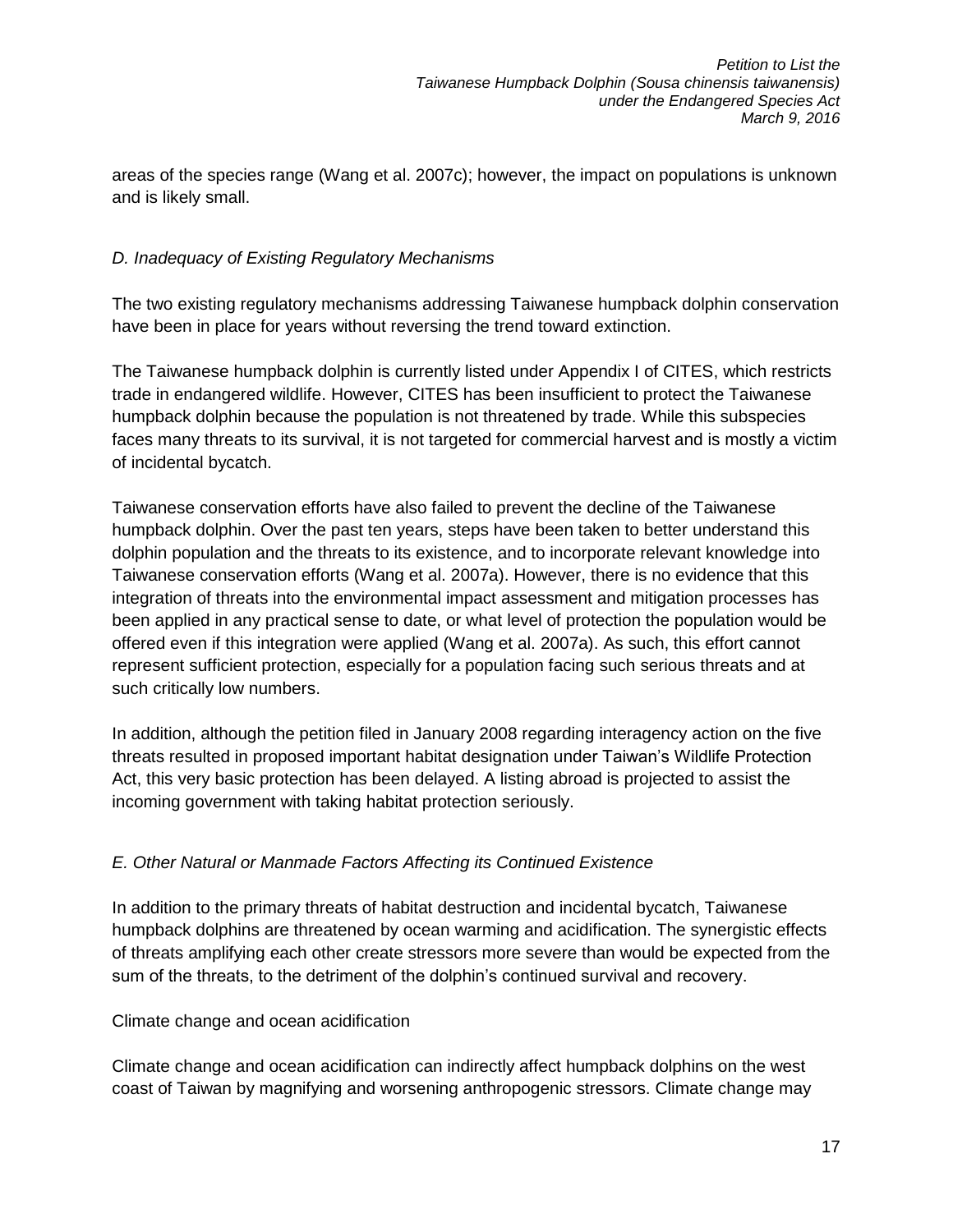magnify the effect of coastal pollution and erosion. Heavy precipitation on the west coast of Taiwan, which is projected for the near future due to intensify monsoon seasons (Wang et al. 2015a), will increase runoff of contaminated water and nutrients from landslides and river basins into coastal environments (Shou and Yang 2015).Increasing sedimentation rates and river discharge due to erosion occurred before during the Early-Mid Holocene, a period of maximum summer monsoons affecting southwestern Taiwan (Huang et al. 2016a). Near-future climate change is forecast to be similar to Early-Mid Holocene conditions, with the consequence that the flux of silt and sediments from Taiwanese rivers toward the Taiwan Strait, unchanged for thousands of years (Liu et al. 2008), would increase. The consequences for coastal and estuarine ecosystems—and humpback dolphins—are unknown but are likely to be negative due to increased contaminant concentrations and changing productivity and prey distribution.

Warming waters and changes in the Pacific Decadal Oscillation and Oceanic Niño Index, which directly drive weather patterns in the Taiwan Strait (Belkin and Lee 2014), can change the distribution and abundance of humpback dolphin prey. Fish species composition has changed in coastal areas of northwest Taiwan during periods of climate change (Lu and Lee 2014). In fact, climate variability has had a long-term substantial impact on grey mullet (*Mugil cephalus*) distribution, shifting one of the most important commercial fisheries in the Taiwan Strait to the north (Lan *et al.* 2014) and affecting the availability of important prey for humpback dolphins (Liu et al. 2015a). As humpback dolphins follow prey movements during wet and dry seasons (Chen et al. 2010; Lin et al. 2014; Dares et al. 2014), changes in prey distribution in response to warming seas and changes in river discharge may affect the geographical range of the species, challenging any potential conservation measures.

Ocean acidification may intensify the effects of other stressors such as noise pollution and contaminants, and change primary production affecting prey availability for Taiwanese humpback dolphins. Average global pH levels have decreased by 0.1 units (Doney et al. 2009), with observed impacts on marine ecosystems (Orr et al. 2005; Hoegh-Guldberg et al. 2007; Fabry et al. 2008; Pandolfi et al. 2011). Although ocean acidification has not been monitored along the west coast of Taiwan, it is likely that pH levels substantially fluctuate due to daily and seasonal variability in river outflow and coastal upwelling (Chen et al. 2004). Moreover, coastal waters can experience extreme fluctuations in acidity due to the input from anthropogenic sources, eutrophication, hypoxia, and daily metabolic variations, which magnify the effects of ocean acidification in shallow coastal waters (Feely et al. 2010; Cai et al. 2011; Melzner et al. 2012). Ocean acidification can also magnify noise pollution, as sound tends to travel further in acidic waters (Hester et al. 2008). Thus, humpback dolphin hearing capabilities may be more compromised in more acidic waters. Acidic waters can also increase the toxicity levels of harmful algae blooms (Fu et al. 2012; Tatters et al. 2012, 2013), which have been connected to cetacean unusual mass mortalities in other regions (Geraci et al. 1989; de la Riva et al. 2009; Fire et al. 2011). Harmful algal blooms may be common seasonally along the west coast of Taiwan (Dai et al. 2013), as is already the case in the East China Sea, fueled by warming waters and nutrients from river runoffs during wet seasons (Lou and Hu 2014; Li et al. 2014).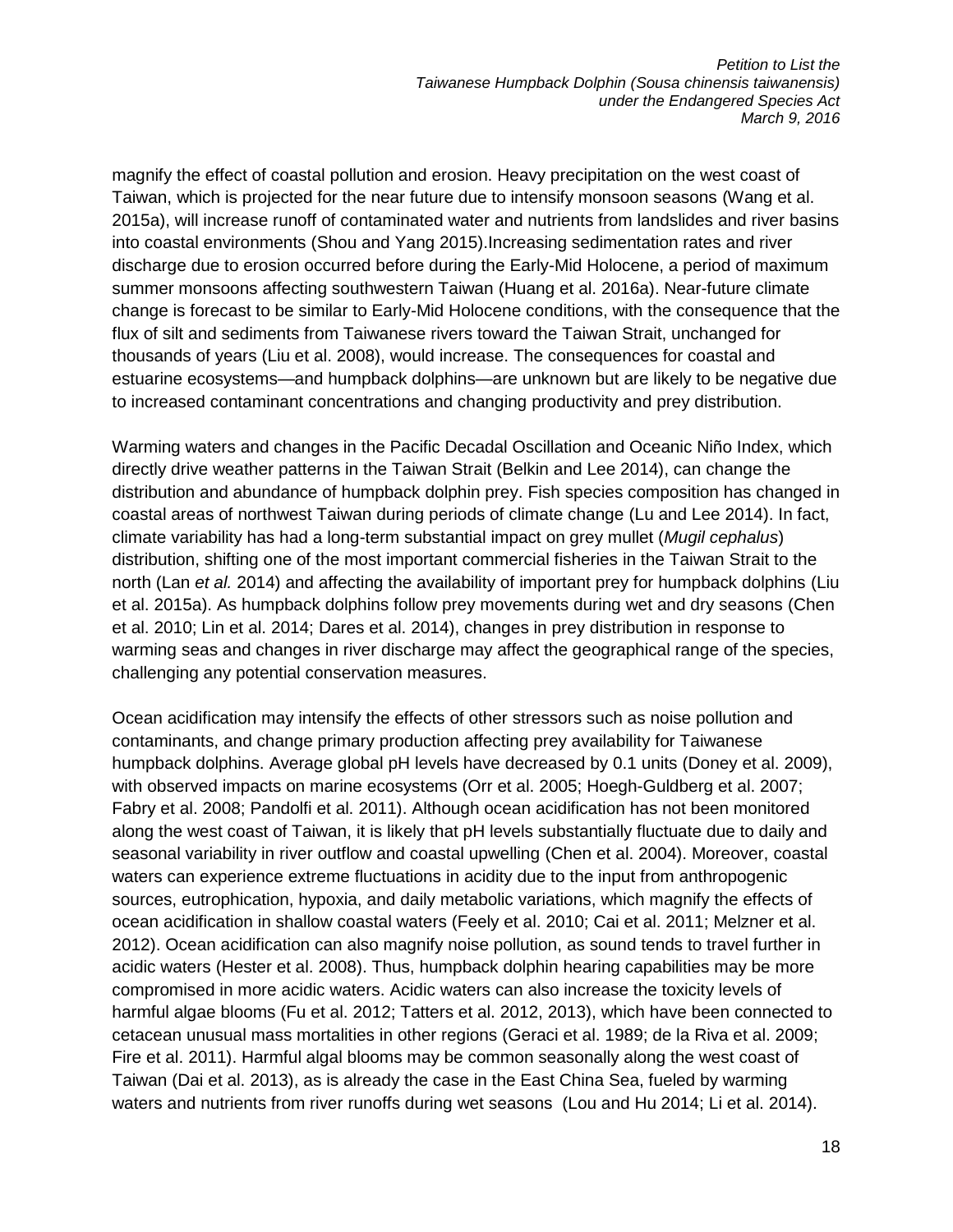Toxins from harmful algal blooms can travel through the food web and accumulate in tissue, eventually causing stranding and death in dolphins (Geraci et al. 1989; Fire et al. 2011, 2015). The potential impacts of ocean acidification on humpback dolphins must be further explored and considered.

#### Synergistic or cumulative effects of multiple stressors

The stressors described above for the Taiwanese humpback dolphin affect the subspecies simultaneously across a limited geographical range. The synergistic or cumulative effects of multiple stressors can adversely affect the Taiwanese dolphin population (Wang et al. 2016a). Thus, the main threats for the subspecies must be analyzed in combination to determine possible interactions among stressors that disproportionally affect individuals and reduce population viability and recovery potential. For example, high or prolonged exposure to chemical toxins, biological pollution, or stress from noise pollution can compromise dolphins' immune systems, reducing their capacity to recover from wounds from boat encounters or fishing gear entanglements. Similarly, in contaminated waters, wounds and cuts may be more vulnerable to infection and healing time may increase considerably. Multiple stressors ought to be reduced or eliminated in those areas that are important for the species for foraging and reproduction. Ultimately, the designation of essential habitat as a marine protected area will be necessary to prevent the extinction of the subspecies (Liu et al. 2015b).

The Taiwanese humpback dolphin is already at risk because of the relatively low number of individuals remaining. The species complex tends to have low fecundity (ref), rendering them more vulnerable to synergistic impacts of multiple threats. The Taiwanese humpback dolphin population, as noted above, is highly specialized in its ecological niche. This, in combination with its low population level, increases its extinction risk. Indeed, rarity alone leads to higher extinction risk, while ecological specialization decreases a population's ability to cope with threats by shifting range or changing diet (Davies et al. 2004). Environmental threats especially predispose large-bodied, long-generation, and low-fecundity species, such as the Taiwanese humpback dolphin, to population declines, as they cannot recover quickly from depletion (Johnson 2002; Brook and Bowman 2005; Cardillo et al. 2005).

Since this population faces a multitude of threats, it is likely that the synergistic effects of those threats will cause extinction pressure more severe than their additive impact alone. As such, the synergistic effects of the aforementioned threats represent yet another reason why the Taiwanese humpback dolphin should be given ESA protections.

## <span id="page-20-0"></span>**Part III. Requested Designation**

Petitioners hereby request that the National Marine Fisheries Service list the Taiwanese humpback dolphin (*Sousa chinensis taiwanensis*) as "endangered" or "threatened" under the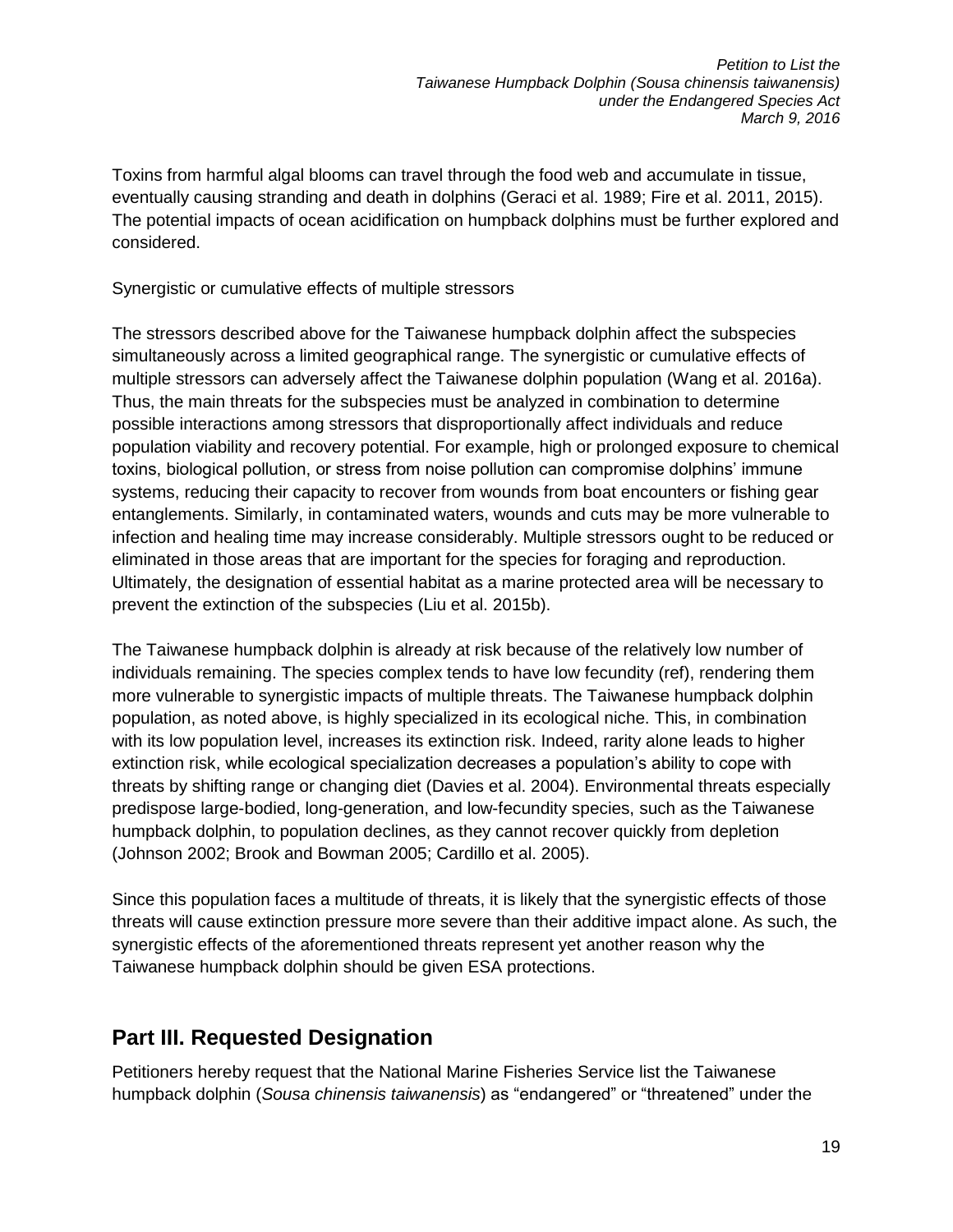Endangered Species Act. Listing is warranted, given the formidable threats facing the subspecies, which is already small and in decline. The Taiwanese humpback dolphin is threatened by at least four listing factors under the ESA: the present destruction or modification of habitat due to pollution and development; overutilization via bycatch; inadequate existing regulatory mechanisms; and other natural or manmade factors affecting its continued existence. The loss of this population would represent a significant loss of biodiversity.

Federal listing of this species under the ESA would help ensure prohibition on import, export, or possession of this species by U.S. individuals and corporations. Listing this subspecies could also increase awareness, incentivize research, or provide financial, technical and law enforcement assistance for international and local conservation efforts under Section 8. The protections provided by the ESA can help reverse population declines in Taiwanese humpback dolphins and support recovery of the species.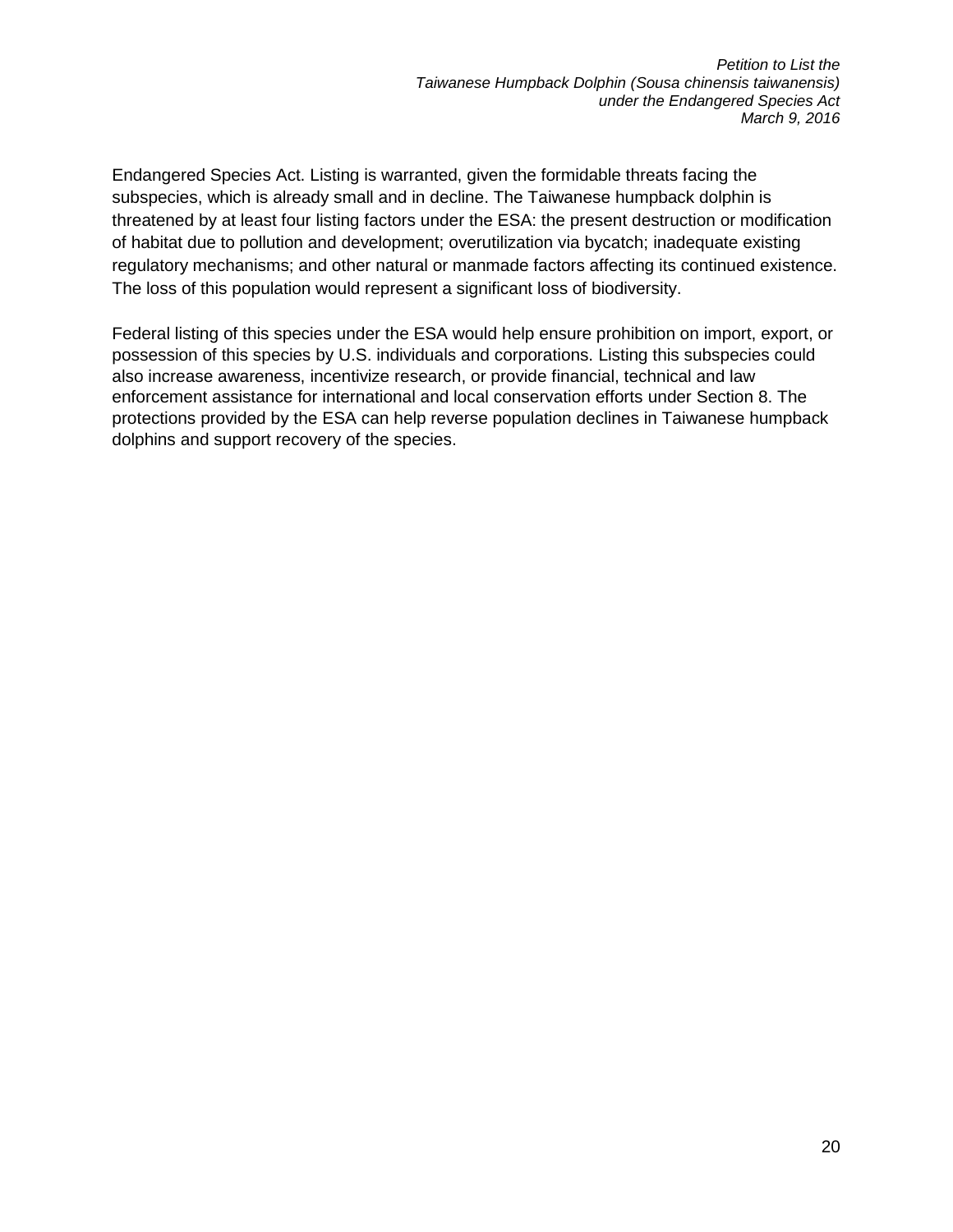## <span id="page-22-0"></span>**Literature Referenced:**

16 U.S.C. § 1531-1544.

5 U.S.C. §553(e).

50 C.F.R. § 424.11(b) (2012).

50 C.F.R. § 424.14 (2012).

50 Fed. Reg. 51,252 (Dec. 16, 1985).

61 Fed. Reg. 4,722 (Feb. 7, 1996).

75 Fed. Reg. 39,657 (July 12, 2010).

76 Fed. Reg. 40,822 (July 12, 2011).

79 Fed. Reg. 74,958 (Dec. 16, 2014).

- Belkin, I. M., and M.-A. Lee. 2014. Long-term variability of sea surface temperature in Taiwan Strait. Climatic Change 124:821–834.
- Brook, B. W., and D. M. J. S. Bowman. 2005. One equation fits overkill: why allometry underpins both prehistoric and modern body size-biased extinctions. Population Ecology 47:137–141.
- Cai, W.-J., X. Hu, W.-J. Huang, M. C. Murrell, J. C. Lehrter, S. E. Lohrenz, W.-C. Chou, W. Zhai, J. T. Hollibaugh, Y. Wang, P. Zhao, X. Guo, K. Gundersen, M. Dai, and G.-C. Gong. 2011. Acidification of subsurface coastal waters enhanced by eutrophication. Nature Geoscience 4:766–770.
- Cardillo, M., G. M. Mace, K. E. Jones, J. Bielby, O. R. P. Bininda-Emonds, W. Sechrest, C. D. L. Orme, and A. Purvis. 2005. Multiple Causes of High Extinction Risk in Large Mammal Species. Science 309:1239–1241.
- Chen, T., S. K. Hung, Y. Qiu, X. Jia, and T. A. Jefferson. 2010. Distribution, abundance, and individual movements of Indo-Pacific humpback dolphins (Sousa chinensis) in the Pearl River Estuary, China. Mammalia 74:117–125.
- Chou, C. C., Y. N. Chen, and C. S. Li. 2004. Congener-Specific Polychlorinated Biphenyls in Cetaceans from Taiwan Waters. Archives of Environmental Contamination and Toxicology 47:551–560.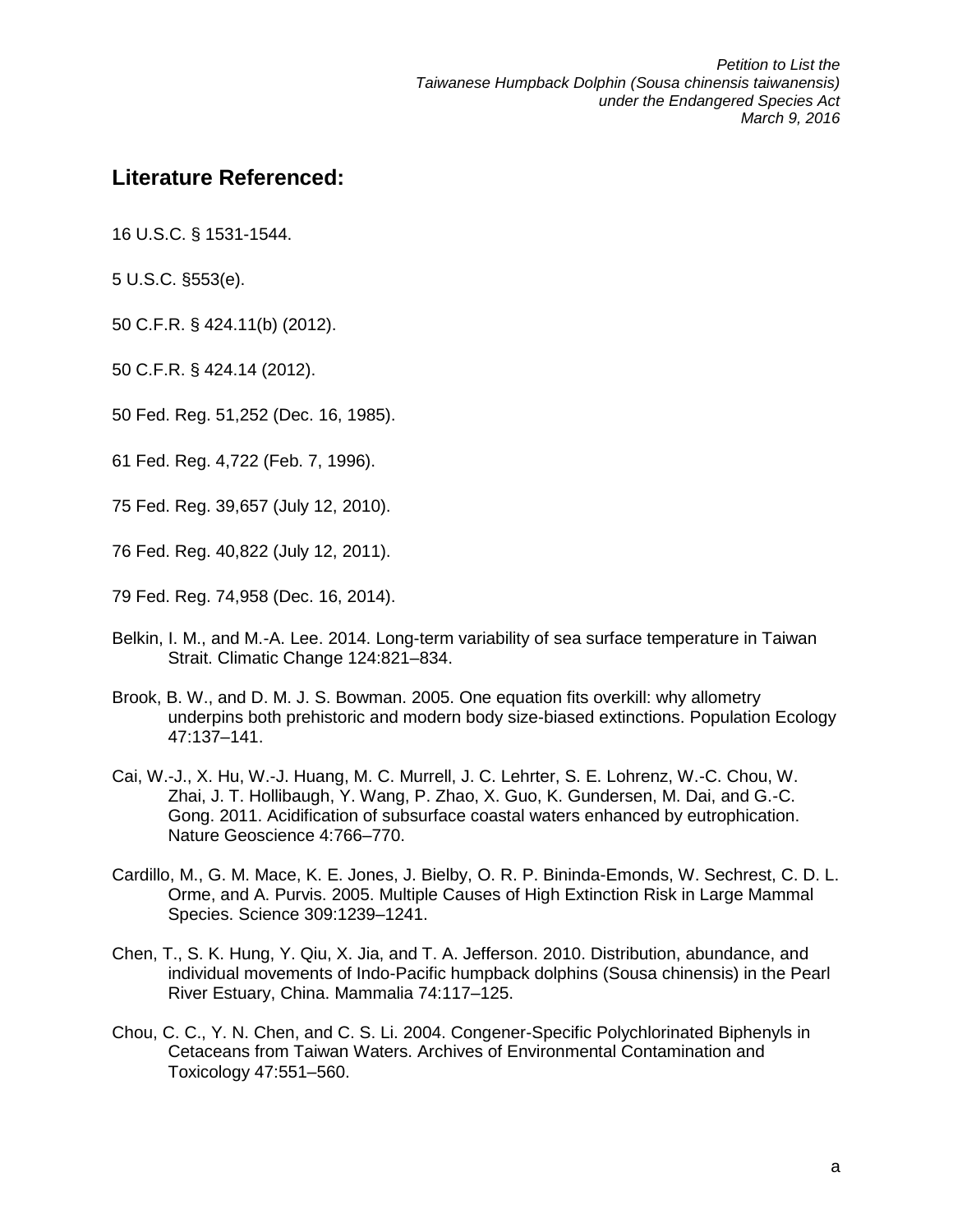CITES ("CITES Undated 1"). Undated. List of Contracting Parties. CITES. Available at: https://cites.org/eng/disc/parties/chronolo.php.

CITES ("CITES Undated 2"). Undated. What is CITES? CITES. Available at: http://www.cites.org/eng/disc/what.php.

*City of Las Vegas v. Lujan*, 891 F.2d 927 (D.C. Cir. 1989)

Clarke, S.C., Jackson, A.P. and Neff, J. 2000. Development of a risk assessment methodology for evaluating potential impacts associated with contaminated mud disposal in the marine environment. Chemosphere 41:69-76.

Committee on Taxonomy. 2015. List of marine mammal species and subspecies. Society for Marine Mammalogy, www.marinemammalscience.org, consulted on 23 February 2016.

- Dai, X., D. Lu, W. Guan, P. Xia, H. Wang, P. He, and D. Zhang. 2013. The Correlation between Prorocentrum donghaiense Blooms and the Taiwan Warm Current in the East China Sea - Evidence for the "Pelagic Seed Bank" Hypothesis. PLoS ONE 8:e64188.
- Dares, L. E., J. M. Hoffman, S. C. Yang, and J. Y. Wang. 2014. Short Note: Habitat Characteristics of the Critically Endangered Taiwanese Humpback Dolphins (Sousa chinensis) of the Eastern Taiwan Strait. Aquatic Mammals 40:368–374.
- Davies, K. F., C. R. Margules, and J. F. Lawrence. 2004. A Synergistic Effect Puts Rare, Specialized Species at Greater Risk of Extinction. Ecology 85:265–271.
- Doney, S. C., V. J. Fabry, R. A. Feely, and J. A. Kleypas. 2009. Ocean Acidification: The Other CO <sup>2</sup> Problem. Annual Review of Marine Science 1:169–192.
- Doong, R., S. Lee, C. Lee, Y. Sun, and S. Wu. 2008. Characterization and composition of heavy metals and persistent organic pollutants in water and estuarine sediments from Gao-ping River, Taiwan. Marine Pollution Bulletin 57:846–857.
- Dungan, S. Z., K. N. Riehl, A. Wee, and J. Y. Wang. 2011. A review of the impacts of anthropogenic activities on the critically endangered eastern Taiwan Strait Indo-Pacific humpback dolphins (Sousa chinensis). Journal of Marine Animals and Their Ecology 4:3–9.
- Dungan, S. Z., J. Y. Wang, C. C. Araújo, S.-C. Yang, and B. N. White. 2015. Social structure in a critically endangered Indo-Pacific humpback dolphin (Sousa chinensis) population. Aquatic Conservation: Marine and Freshwater Ecosystems: n/a–n/a.

Exec. Order No. 13,547, 75 Fed. Reg. 43,023 (July 22, 2010).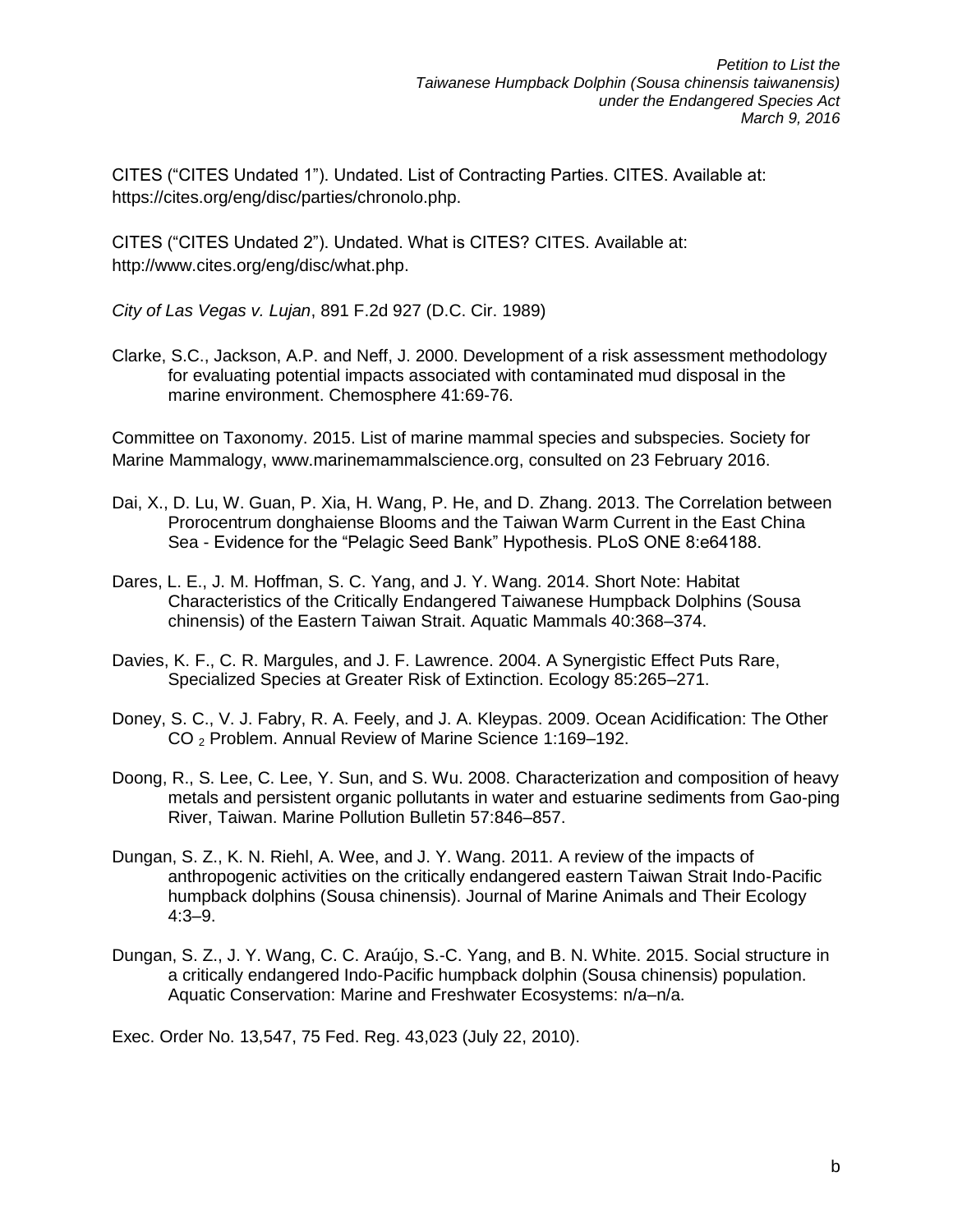- Fabry, V. J., B. A. Seibel, R. A. Feely, and J. C. Orr. 2008. Impacts of ocean acidification on marine fauna and ecosystem processes. ICES Journal of Marine Science: Journal du Conseil 65:414–432.
- Feely, R. A., S. R. Alin, J. Newton, C. L. Sabine, M. Warner, A. Devol, C. Krembs, and C. Maloy. 2010. The combined effects of ocean acidification, mixing, and respiration on pH and carbonate saturation in an urbanized estuary. Estuarine, Coastal and Shelf Science 88:442–449.
- Finneran, J. J., C. E. Schlundt, R. Dear, D. A. Carder, and S. H. Ridgway. 2002. Temporary shift in masked hearing thresholds in odontocetes after exposure to single underwater impulses from a seismic watergun. The Journal of the Acoustical Society of America 111:2929–2940.
- Fire, S. E., L. J. Flewelling, M. Stolen, W. N. Durden, M. de Wit, A. C. Spellman, and Z. Wang. 2015. Brevetoxin-associated mass mortality event of bottlenose dolphins and manatees along the east coast of Florida, USA. Mar Ecol Prog Ser 526:241–251.
- Fire, S. E., Z. Wang, M. Byrd, H. R. Whitehead, J. Paternoster, and S. L. Morton. 2011. Cooccurrence of multiple classes of harmful algal toxins in bottlenose dolphins (Tursiops truncatus) stranding during an unusual mortality event in Texas, USA. Harmful Algae 10:330–336.
- Fu, F. X., A. O. Tatters, and D. A. Hutchins. 2012. Global change and the future of harmful algal blooms in the ocean. Mar. Ecol. Prog. Ser 470:207–233.
- Geraci, J. R., D. M. Anderson, R. J. Timperi, D. J. St. Aubin, G. A. Early, J. H. Prescott, and C. A. Mayo. 1989. Humpback Whales (Megaptera novaeangliae) Fatally Poisoned by Dinoflagellate Toxin. Canadian Journal of Fisheries and Aquatic Sciences 46:1895– 1898.
- Gui, D., R.-Q. Yu, Y. Sun, L. Chen, Q. Tu, H. Mo, and Y. Wu. 2014. Mercury and Selenium in Stranded Indo-Pacific Humpback Dolphins and Implications for Their Trophic Transfer in Food Chains. PLoS ONE 9:e110336.
- Hester, K. C., E. T. Peltzer, W. J. Kirkwood, and P. G. Brewer. 2008. Unanticipated consequences of ocean acidification: A noisier ocean at lower pH. Geophysical Research Letters 35:L19601.
- Hoegh-Guldberg, O., P. J. Mumby, A. J. Hooten, R. S. Steneck, P. Greenfield, E. Gomez, C. D. Harvell, P. F. Sale, A. J. Edwards, K. Caldeira, N. Knowlton, C. M. Eakin, R. Iglesias-Prieto, N. Muthiga, R. H. Bradbury, A. Dubi, and M. E. Hatziolos. 2007. Coral reefs under rapid climate change and ocean acidification. Science 318:1737–1742.

H.R. No. 97‐835 (1982).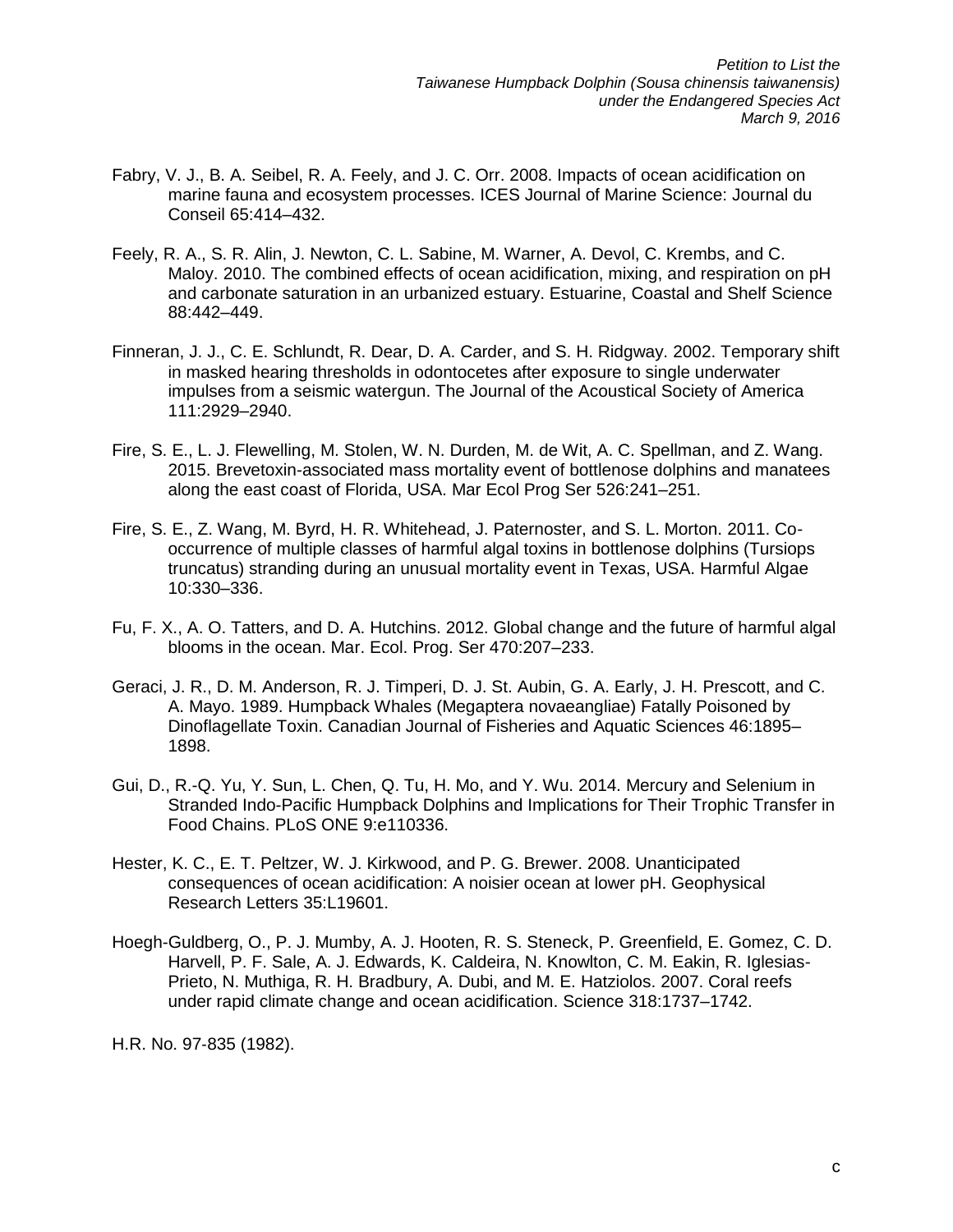- Huang, J., S. Wan, Z. Xiong, D. Zhao, X. Liu, A. Li, and T. Li. 2016a. Geochemical records of Taiwan-sourced sediments in the South China Sea linked to Holocene climate changes. Palaeogeography, Palaeoclimatology, Palaeoecology 441, Part 4:871–881.
- Huang, W.-C., B.-M. Hsu, P.-M. Kao, C.-W. Tao, Y.-N. Ho, C.-W. Kuo, and Y.-L. Huang. 2016b. Seasonal distribution and prevalence of diarrheagenic Escherichia coli in different aquatic environments in Taiwan. Ecotoxicology and Environmental Safety 124:37–41.
- Hung, C. L. H., R. K. F. Lau, J. C. W. Lam, T. A. Jefferson, S. K. Hung, M. H. W. Lam, and P. K. S. Lam. 2007. Risk assessment of trace elements in the stomach contents of Indo-Pacific Humpback Dolphins and Finless Porpoises in Hong Kong waters. Chemosphere 66:1175–1182.
- Hung, C. L. H., M. K. So, D. W. Connell, C. N. Fung, M. H. W. Lam, S. Nicholson, B. J. Richardson, and P. K. S. Lam. 2004. A preliminary risk assessment of trace elements accumulated in fish to the Indo-Pacific Humpback dolphin (Sousa chinensis) in the Northwestern waters of Hong Kong. Chemosphere 56:643–651.
- Hung, C. L. H., Y. Xu, J. C. W. Lam, D. W. Connell, M. H. W. Lam, S. Nicholson, B. J. Richardson, and P. K. S. Lam. 2006. A preliminary risk assessment of organochlorines accumulated in fish to the Indo-Pacific humpback dolphin (Sousa chinensis) in the Northwestern waters of Hong Kong. Environmental Pollution 144:190–196.

*Humane Society of the U.S. v. Pritzker*, No. 11-01414 (BJR), 2014 WL 6946022 (D.D.C. Nov. 14, 2014).

In re Polar Bear Endangered Species Act Listing and 4(d) Rule Litigation, 794 F. Supp. 2d 65 (D.D.C. 2011).

IUCN ("IUCN Undated 1"). Undated. 2001 IUCN Red List Categories and Criteria version 3.1.

IUCN. Available at: http://www.iucnredlist.org/technical-documents/categories-and-criteria/2001 categories-criteria.

IUCN ("IUCN Undated 2"). Undated. About IUCN. IUCN. Available at:www.iucn.org/about.

IUCN ("IUCN Undated 3"). Undated. About IUCN RED LIST. IUCN. Available at: http://www.iucnredlist.org/about.

IUCN ("IUCN Undated 4"). Undated. Red List Overview: Introduction. IUCN RED LIST. Available at http://www.iucnredlist.org/about/overview.

IUCN ("IUCN Undated 5"). Undated. Procedure for Handling of Petitions against Current Listings on the IUCN Red List of Threatened Species. IUCN RED LIST. Available at http://www.iucnredlist.org/documents/petitions\_process.pdf.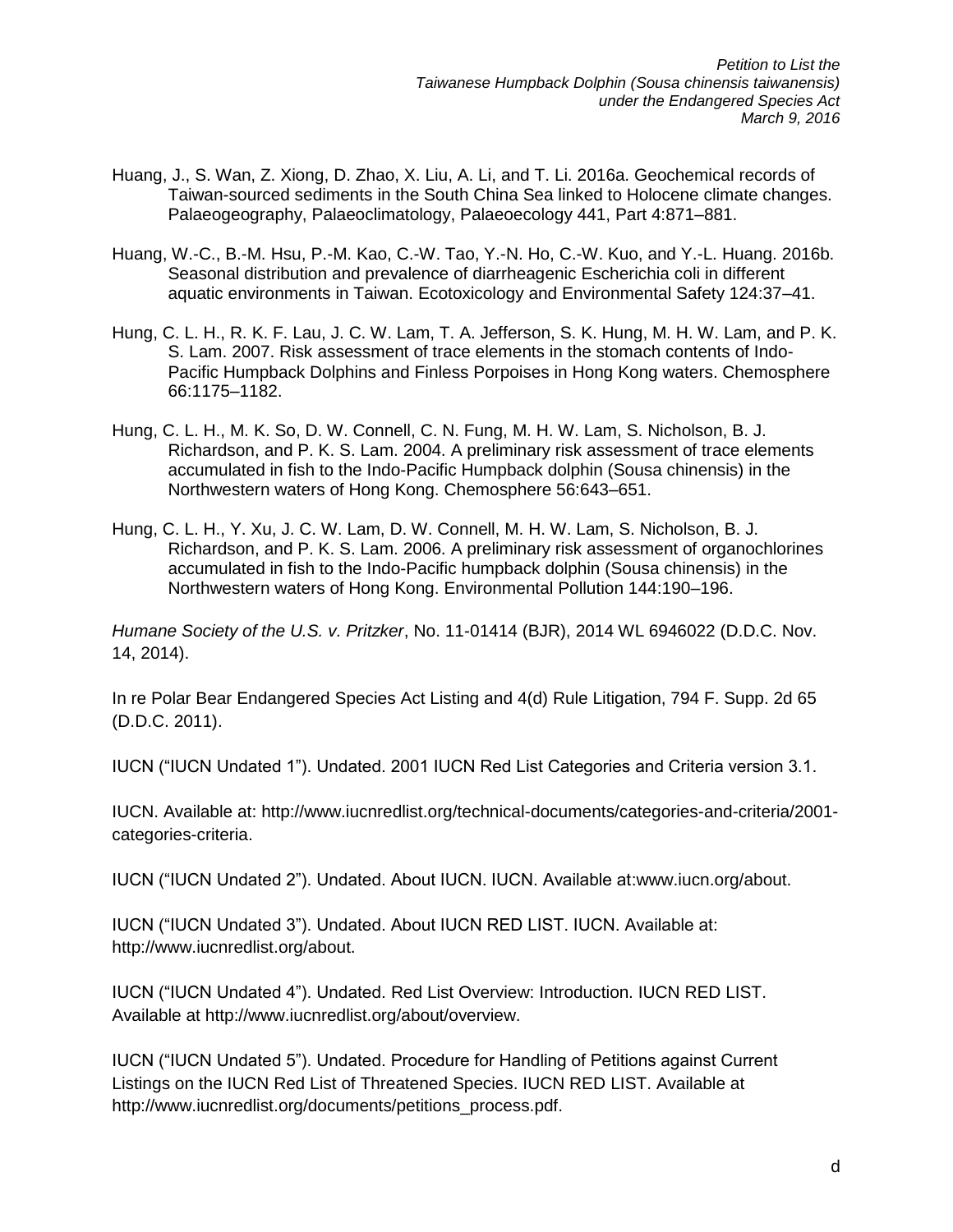IUCN ("IUCN Undated 6"). Undated 6. Red List Overview: Establishment of Red List Authorities.

IUCN RED LIST. Available at http://www.iucnredlist.org/technical-documents/assessmentprocess.

IUCN. 2012. Species Survival Network, IUCN Red List Categories and Criteria, 14-15. Available at http://jr.iucnredlist.org/documents/redlist\_cats\_crit\_en.pdf.

- Jefferson T.A. and Rosenbaum, H.C. 2014. Taxonomic revision of the humpback dolphins (Sousa spp.), and description of a new species from Australia. Marine Mammal Science 30:1494–1541.
- Jefferson, T. A. 2000. Population Biology of the Indo-Pacific Hump-Backed Dolphin in Hong Kong Waters. Wildlife Monographs: 1–65.
- Jefferson, T. A., and B. E. Curry. 1994. A global review of porpoise (Cetacea: Phocoenidae) mortality in gillnets. Biological Conservation 67:167–183.
- Jefferson, T. A., and S. K. Hung. 2004. A review of the status of the Indo-Pacific humpback dolphin (Sousa chinensis) in Chinese waters. Aquatic Mammals 30:149–158.
- Jefferson, T., S. Hung, and P. Lam. 2006. Strandings, mortality and morbidity of Indo-Pacific humpback dolphins in Hong Kong, with emphasis on the role of organochlorine contaminants. Journal of Cetacean research and Management 8:181–193.
- Jiang, J.-J., C.-L. Lee, M.-D. Fang, F.-C. Ko, and J. E. Baker. 2011. Polybrominated diphenyl ethers and polychlorinated biphenyls in sediments of southwest Taiwan: Regional characteristics and potential sources. Marine Pollution Bulletin 62:815–823.
- Johnson, C. N. 2002. Determinants of loss of mammal species during the Late Quaternary "megafauna" extinctions: life history and ecology, but not body size. Proceedings of the Royal Society of London B: Biological Sciences 269:2221–2227.
- Karczmarski, L., S.-L. Huang, C. K. M. Or, D. Gui, S. C. Y. Chan, W. Lin, L. Porter, W.-H. Wong, R. Zheng, Y.-W. Ho, S. Y. S. Chui, A. J. C. Tiongson, Y. Mo, W.-L. Chang, J. H. W. Kwok, R. W. K. Tang, A. T. L. Lee, S.-W. Yiu, M. Keith, G. Gailey, and Y. Wu. 2016. Chapter Two - Humpback Dolphins in Hong Kong and the Pearl River Delta: Status, Threats and Conservation Challenges. Pages 27–64 *in* T. A. J. and B. E. Curry, editor. Advances in Marine Biology. Academic Press.
- Kennish, M. J. 2002. Environmental threats and environmental future of estuaries. Environmental Conservation null: 78–107.

*Kern Co. Farm Bureau v. Allen*, 450 F.3d 1072, 1080–81 (9th Cir. 2006).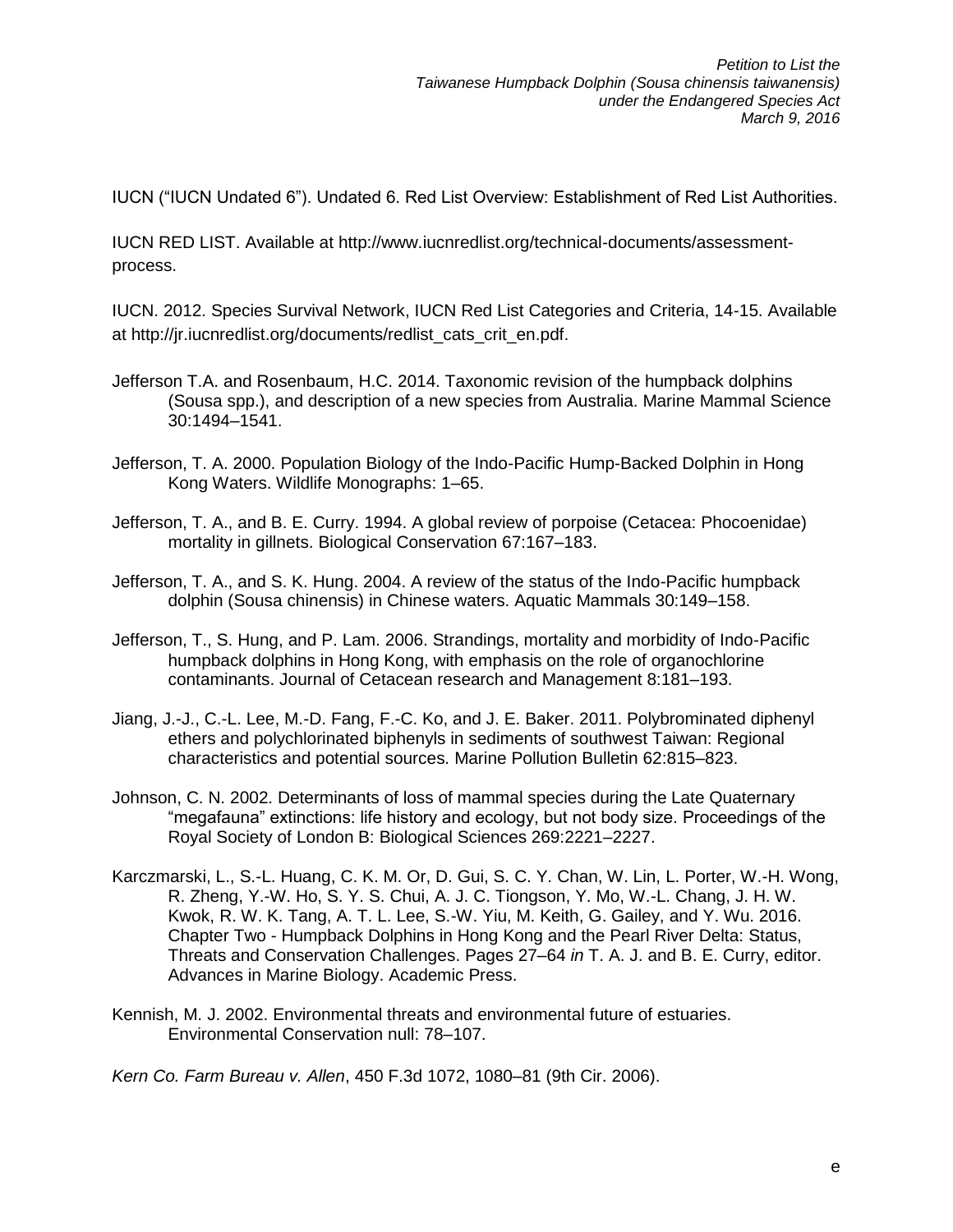- Ko, F. C., N.-Y. We, and L.-S. Chou. 2014. Bioaccumulation of persistent organic pollutants in stranded cetaceans from Taiwan coastal waters. Journal of Hazardous Materials 277:127–133.
- Ku, K.-C., T.-C. Chen, and T.-C. Ying. 2014. A collaborative reference model for monitoring whale-watching quantity in the Hualien coastal area, Taiwan. Ocean & Coastal Management 95:26–34.
- Lewison, R. L., L. B. Crowder, A. J. Read, and S. A. Freeman. 2004. Understanding impacts of fisheries bycatch on marine megafauna. Trends in Ecology & Evolution 19:598–604.
- Lewison, R. L., L. B. Crowder, B. P. Wallace, J. E. Moore, T. Cox, R. Zydelis, S. McDonald, A. DiMatteo, D. C. Dunn, C. Y. Kot, R. Bjorkland, S. Kelez, C. Soykan, K. R. Stewart, M. Sims, A. Boustany, A. J. Read, P. Halpin, W. J. Nichols, and C. Safina. 2014. Global patterns of marine mammal, seabird, and sea turtle bycatch reveal taxa-specific and cumulative megafauna hotspots. Proceedings of the National Academy of Sciences 111:5271–5276.
- Li, H.-M., H.-J. Tang, X.-Y. Shi, C.-S. Zhang, and X.-L. Wang. 2014. Increased nutrient loads from the Changjiang (Yangtze) River have led to increased Harmful Algal Blooms. Harmful Algae 39:92–101.
- Lin, T.-H., T. Akamatsu, and L.-S. Chou. 2014. Seasonal Distribution of Indo-Pacific Humpback Dolphins at an Estuarine Habitat: Influences of Upstream Rainfall. Estuaries and Coasts 38:1376–1384.
- Liu, J. P., C. S. Liu, K. H. Xu, J. D. Milliman, J. K. Chiu, S. J. Kao, and S. W. Lin. 2008. Flux and fate of small mountainous rivers derived sediments into the Taiwan Strait. Marine Geology 256:65–76.
- Liu, J.-Y., L.-S. Chou, and M.-H. Chen. 2015a. Investigation of trophic level and niche partitioning of 7 cetacean species by stable isotopes, and cadmium and arsenic tissue concentrations in the western Pacific Ocean. Marine Pollution Bulletin 93:270–277.
- Liu, T.-K., H.-Y. Huang, and S.-L. Hsu. 2015b. Saving the critically endangered Chinese white dolphin in Taiwan: Debate regarding the designation of an MPA. Marine Policy 61:113– 120.
- Lou, X., and C. Hu. 2014. Diurnal changes of a harmful algal bloom in the East China Sea: Observations from GOCI. Remote Sensing of Environment 140:562–572.
- Lu, H.-J., and H.-L. Lee. 2014. Changes in the fish species composition in the coastal zones of the Kuroshio Current and China Coastal Current during periods of climate change: Observations from the set-net fishery (1993–2011). Fisheries Research 155:103–113.
- Maldini, D., J. Riggin, A. Cecchetti, and M. P. Cotter. 2010. Prevalence of epidermal conditions in California coastal bottlenose dolphins (Tursiops truncatus) in Monterey Bay. Ambio 39:455–462.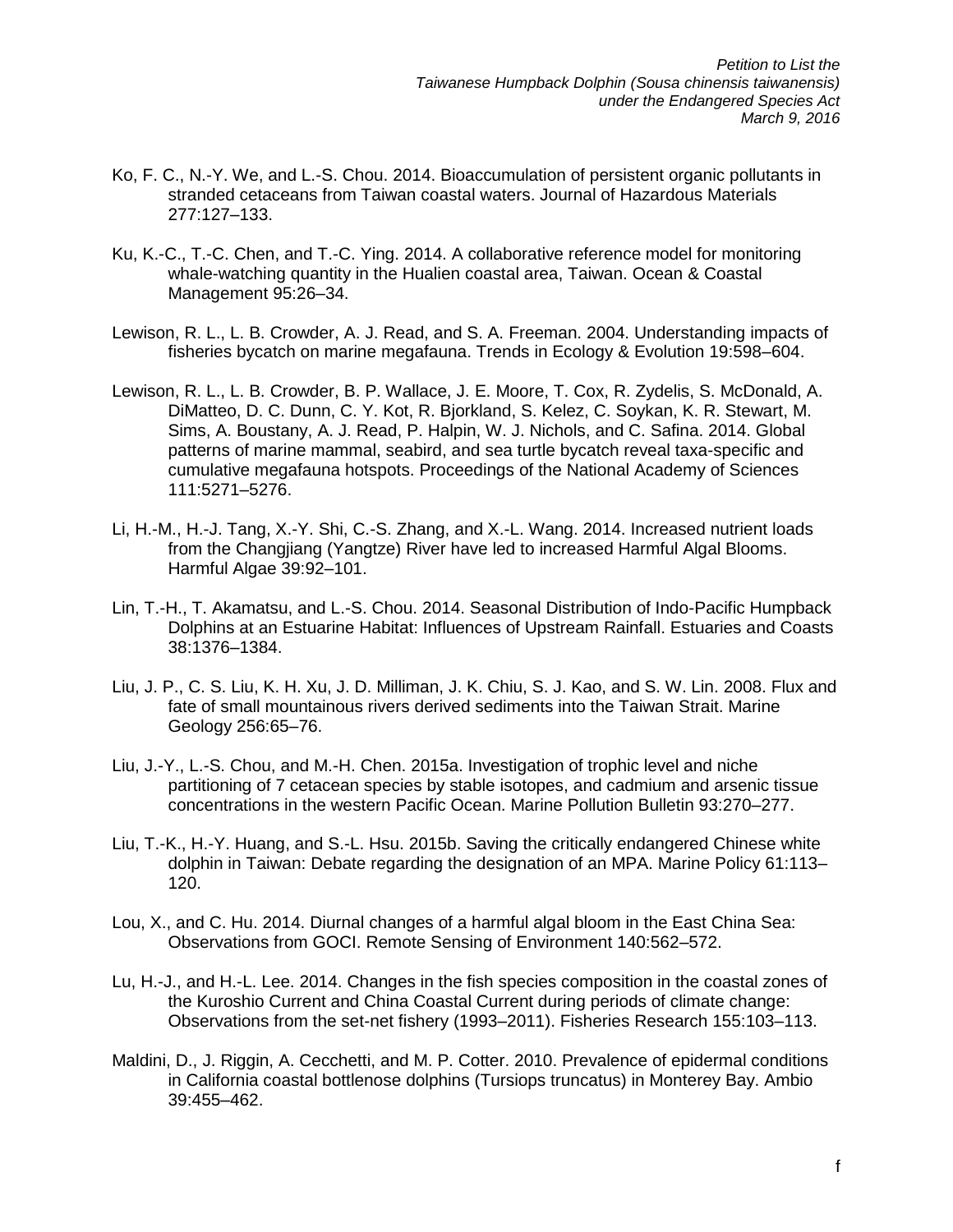- Melzner, F., J. Thomsen, W. Koeve, A. Oschlies, M. A. Gutowska, H. W. Bange, H. P. Hansen, and A. Körtzinger. 2012. Future ocean acidification will be amplified by hypoxia in coastal habitats. Marine Biology 160:1875–1888.
- Mooney, T. A., P. E. Nachtigall, and S. Vlachos. 2009. Sonar-induced temporary hearing loss in dolphins. Biology Letters 5:565.

National Wildlife Federation v. Norton, 386 F. Supp. 2d. 553 (D. Vt. 2005).

- Ng, S. L., and S. Leung. 2003. Behavioral response of Indo-Pacific humpback dolphin (Sousa chinensis) to vessel traffic. Marine Environmental Research 56:555–567.
- Nowacek, D., L. H. THORNE, D. W. JOHNSTON, and P. L. TYACK. 2007. Responses of cetaceans to anthropogenic noise. Mammal Rev 37:81–115.
- Orr, J. C., V. J. Fabry, O. Aumont, L. Bopp, S. C. Doney, R. A. Feely, A. Gnanadesikan, N. Gruber, A. Ishida, F. Joos, R. M. Key, K. Lindsay, E. Maier-Reimer, R. Matear, P. Monfray, A. Mouchet, R. G. Najjar, G.-K. Plattner, K. B. Rodgers, C. L. Sabine, J. L. Sarmiento, R. Schlitzer, R. D. Slater, I. J. Totterdell, M.-F. Weirig, Y. Yamanaka, and A. Yool. 2005. Anthropogenic ocean acidification over the twenty-first century and its impact on calcifying organisms. Nature 437:681–686.
- Pandolfi, J. M., S. R. Connolly, D. J. Marshall, and A. L. Cohen. 2011. Projecting coral reef futures under global warming and ocean acidification. Science 333:418–422.
- Parra, G. J., and M. Jedensjö. 2014. Stomach contents of Australian snubfin (Orcaella heinsohni) and Indo-Pacific humpback dolphins (Sousa chinensis). Marine Mammal Science 30:1184–1198.
- Pirotta, E., N. D. Merchant, P. M. Thompson, T. R. Barton, and D. Lusseau. 2015. Quantifying the effect of boat disturbance on bottlenose dolphin foraging activity. Biological Conservation 181:82–89.
- Rako, N., M. Picciulin, P. Mackelworth, D. Holcer, and C. M. Fortuna. 2012. Long-Term Monitoring of Anthropogenic Noise and Its Relationship to Bottlenose Dolphin (Tursiops truncatus) Distribution in the Cres–Lošinj Archipelago, Northern Adriatic, Croatia. Pages 323–325 *in* A. N. Popper and A. Hawkins, editors. The Effects of Noise on Aquatic Life. Springer New York.
- Reeves, R.R., Dalebout, M.L., Jefferson, T.A., Karczmarski, L., Laidre, K., O'Corry-Crowe, G., Rojas-Bracho, L., Secchi, E.R., Slooten, E., Smith, B.D., Wang, J.Y. & Zhou, K. 2008a. Sousa chinensis. IUCN. Available at: [http://www.iucnredlist.org/details/20424/0.](http://www.iucnredlist.org/details/20424/0)
- Reeves, R. R., Dalebout, M.L., Jefferson, T.A., Karczmarski, L., Laidre, K., O'Corry-Crowe, G., Rojas-Bracho, L., Secchi, E.R., Slooten, E., Smith, B.D., and Wang, J.Y. 2008. Sousa chinensis (Eastern Taiwan Strait subpopulation): The IUCN Red List of Threatened Species 2008: e.T133710A3873928.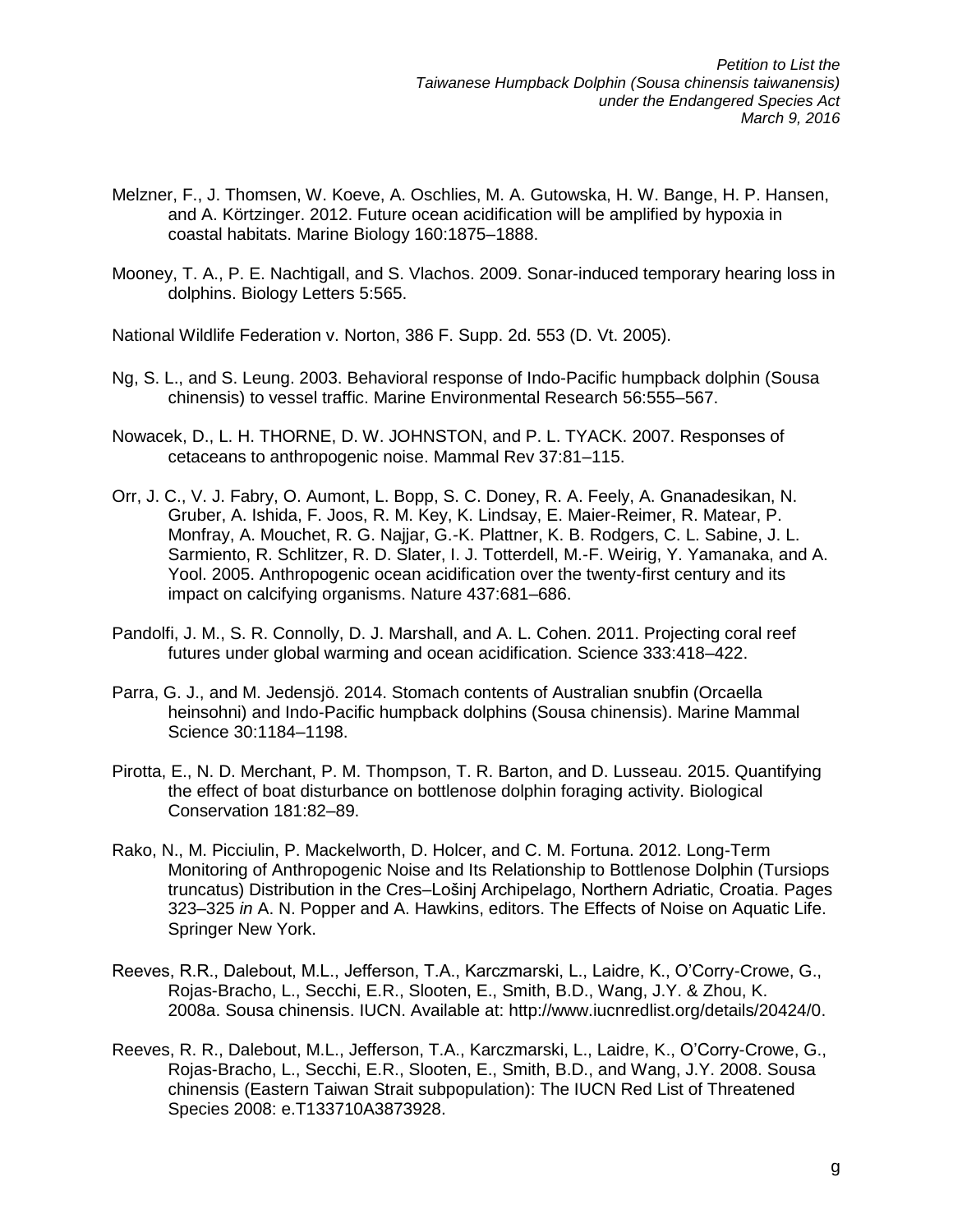- de la Riva, G. T., C. K. Johnson, F. M. D. Gulland, G. W. Langlois, J. E. Heyning, T. K. Rowles, and J. A. K. Mazet. 2009. Association of an unusual marine mammal mortality event with pseudo-nitzschia spp. blooms along the southern California coastline. Journal of Wildlife Diseases 45:109–121.
- Ross, P. S., S. Z. Dungan, S. K. Hung, T. A. Jefferson, C. Macfarquhar, W. F. Perrin, K. N. Riehl, E. Slooten, J. Tsai, J. Y. Wang, B. N. White, B. Würsig, S. C. Yang, and R. R. Reeves. 2010. Averting the baiji syndrome: conserving habitat for critically endangered dolphins in Eastern Taiwan Strait. Aquatic Conservation: Marine and Freshwater Ecosystems 20:685–694.
- Shou, K.-J., and C.-M. Yang. 2015. Predictive analysis of landslide susceptibility under climate change conditions — A study on the Chingshui River Watershed of Taiwan. Engineering Geology 192:46–62.
- Slooten, E., J. Wang, S. Dungan, K. Forney, S. Hung, T. Jefferson, K. Riehl, L. Rojas-Bracho, P. Ross, A. Wee, R. Winkler, S. Yang, and C. Chen. 2013. Impacts of fisheries on the Critically Endangered humpback dolphin Sousa chinensis population in the eastern Taiwan Strait. Endangered Species Research 22:99–114.
- Smith, B. D., G. Braulik, S. Strindberg, R. Mansur, M. A. A. Diyan, B. Ahmed, and others. 2009. Habitat selection of freshwater-dependent cetaceans and the potential effects of declining freshwater flows and sea-level rise in waterways of the Sundarbans mangrove forest, Bangladesh. Aquatic Conservation: Marine and Freshwater Ecosystems 19:209– 225.
- Tatters, A. O., L. J. Flewelling, F. Fu, A. A. Granholm, and D. A. Hutchins. 2013. High CO2 promotes the production of paralytic shellfish poisoning toxins by Alexandrium catenella from Southern California waters. Harmful Algae 30:37–43.
- Tatters, A. O., F.-X. Fu, and D. A. Hutchins. 2012. High CO2 and Silicate Limitation Synergistically Increase the Toxicity of Pseudo-nitzschia fraudulenta. PLoS ONE 7:e32116.
- Van Bressem, M.-F., J. C. Reyes, F. Félix, M. Echegaray, S. Siciliano, A. P. D. Beneditto, L. Flach, F. Viddi, I. C. Avila, J. C. Herrera, I. C. Tobón, J. Bolaños-Jiménez, I. B. Moreno, P. H. Ott, G. P. Sanino, E. Castineira, D. Montes, E. Crespo, P. a. C. Flores, B. Haase, S. M. F. M. Souza, M. Laeta, and A. B. Fragoso. 2007. A preliminary overview of skin and skeletal diseases and traumata in small cetaceans from South American waters. Latin American Journal of Aquatic Mammals 6:7–42.
- Van Bressem, M.-F., M. C. de O. Santos, and J. E. de F. Oshima. 2009. Skin diseases in Guiana dolphins (Sotalia guianensis) from the Paranaguá estuary, Brazil: A possible indicator of a compromised marine environment. Marine Environmental Research 67:63–68.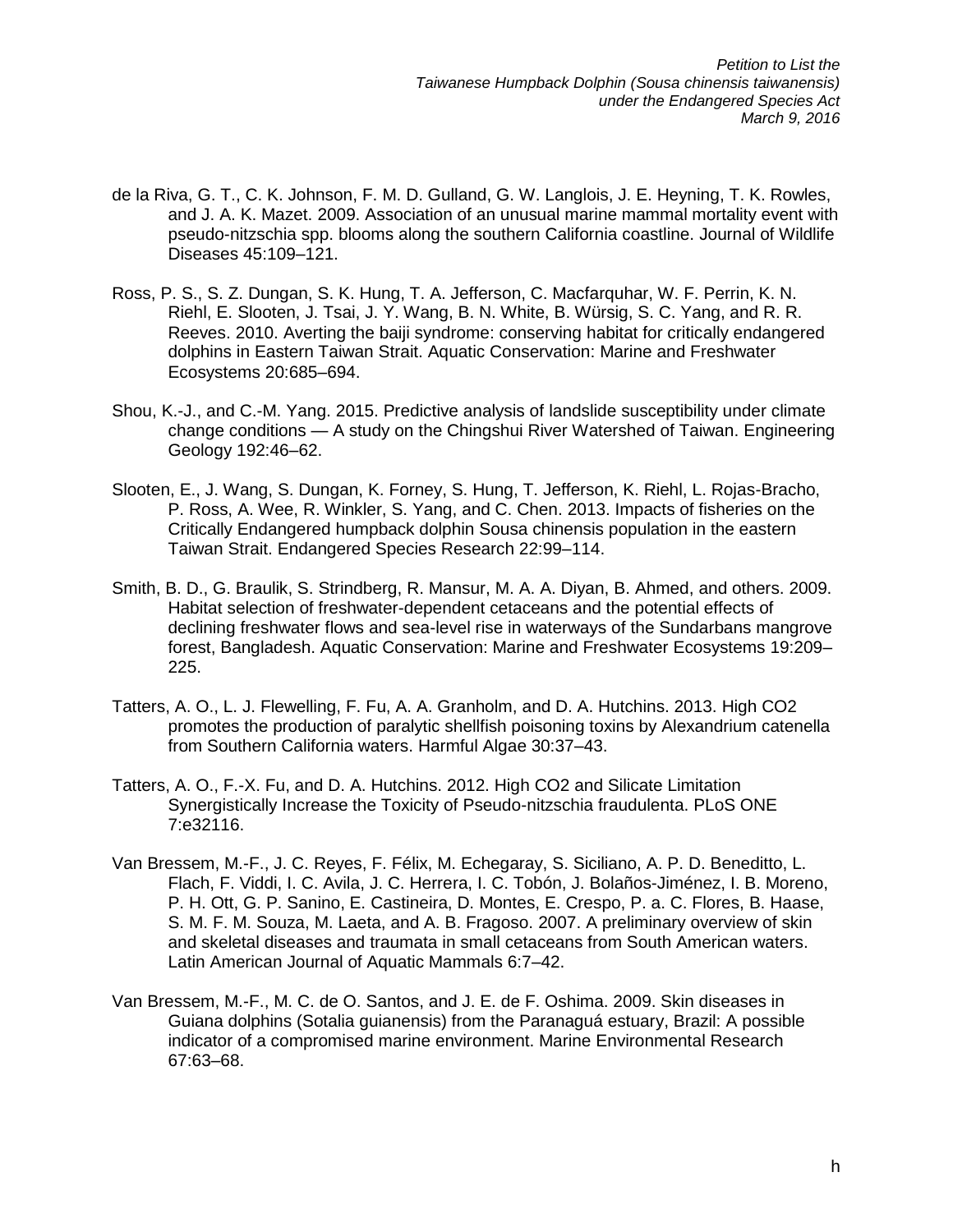- Van Parijs, S. M., and P. J. Corkeron. 2001. Boat traffic affects the acoustic behaviour of Pacific humpback dolphins, Sousa chinensis. Journal of the Marine Biological Association of the UK 81:533–538.
- Venn-Watson, S., K. M. Colegrove, J. Litz, M. Kinsel, K. Terio, J. Saliki, S. Fire, R. Carmichael, C. Chevis, W. Hatchett, J. Pitchford, M. Tumlin, C. Field, S. Smith, R. Ewing, D. Fauquier, G. Lovewell, H. Whitehead, D. Rotstein, W. McFee, E. Fougeres, and T. Rowles. 2015. Adrenal Gland and Lung Lesions in Gulf of Mexico Common Bottlenose Dolphins (Tursiops truncatus) Found dead following the Deepwater Horizon Oil Spill. PLoS ONE 10:e0126538.
- Wang, C.-C., B.-X. Lin, C.-T. Chen, and S.-H. Lo. 2015a. Quantifying the effects of long-term climate change on tropical cyclone rainfall using a cloud-resolving model: Examples of two landfall typhoons in Taiwan. Journal of Climate 28:66–85.
- Wang, J., S. Yang, and R. Reeves. 2007a. Conservation action plan for the Eastern Taiwan Strait population of Indo-Pacific humpback dolphins. National Museum of Marine Biology and Aquarium, Checheng, Pingtung County, Taiwan 4.
- Wang, J. Y., S. Chu Yang, S. K. Hung, and T. A. Jefferson. 2007b. Distribution, abundance and conservation status of the eastern Taiwan Strait population of Indo-Pacific humpback dolphins, Sousa chinensis. Mammalia 71:157–165.
- Wang, J. Y., S. K. Hung, and S.-C. Yang. 2004. Records of Indo-Pacific Humpback Dolphins, Sousa chinensis (Osbeck, 1765), from the Waters of Western Taiwan. Aquatic mammals 30:189–196.
- Wang, J. Y., K. N. Riehl, M. N. Klein, S. Javdan, J. M. Hoffman, S. Z. Dungan, L. E. Dares, and C. Araújo-Wang. 2015b. Biology and Conservation of the Taiwanese Humpback Dolphin, Sousa chinensis taiwanensis. Advances in Marine Biology.
- Wang, J. Y., K. N. Riehl, M. N. Klein, S. Javdan, J. M. Hoffman, S. Z. Dungan, L. E. Dares, and C. Araújo-Wang. 2016a. Chapter Four - Biology and Conservation of the Taiwanese Humpback Dolphin, Sousa chinensis taiwanensis. Pages 91–117 *in* T. A. J. and B. E. Curry, editor. Advances in Marine Biology. Academic Press.
- Wang, J. Y., and S. C. Yang. 2011. Evidence for year-round occurrence of the eastern Taiwan Strait Indo-Pacific humpback dolphins (Sousa chinensis) in the waters of western Taiwan. Marine Mammal Science 27:652–658.
- Wang, J. Y., S. C. Yang, P. F. Fruet, F. G. Daura-Jorge, and E. R. Secchi. 2012. Mark-Recapture Analysis of the Critically Endangered Eastern Taiwan Strait Population of Indo-Pacific Humpback Dolphins (Sousa Chinensis): Implications for Conservation. Bulletin of Marine Science 88:885–902.
- Wang, J. Y., S. C. Yang, and S. K. Hung. 2015c. Diagnosability and description of a new subspecies of Indo-Pacific humpback dolphin, Sousa chinensis (Osbeck, 1765), from the Taiwan Strait. Zoological Studies 54:36.